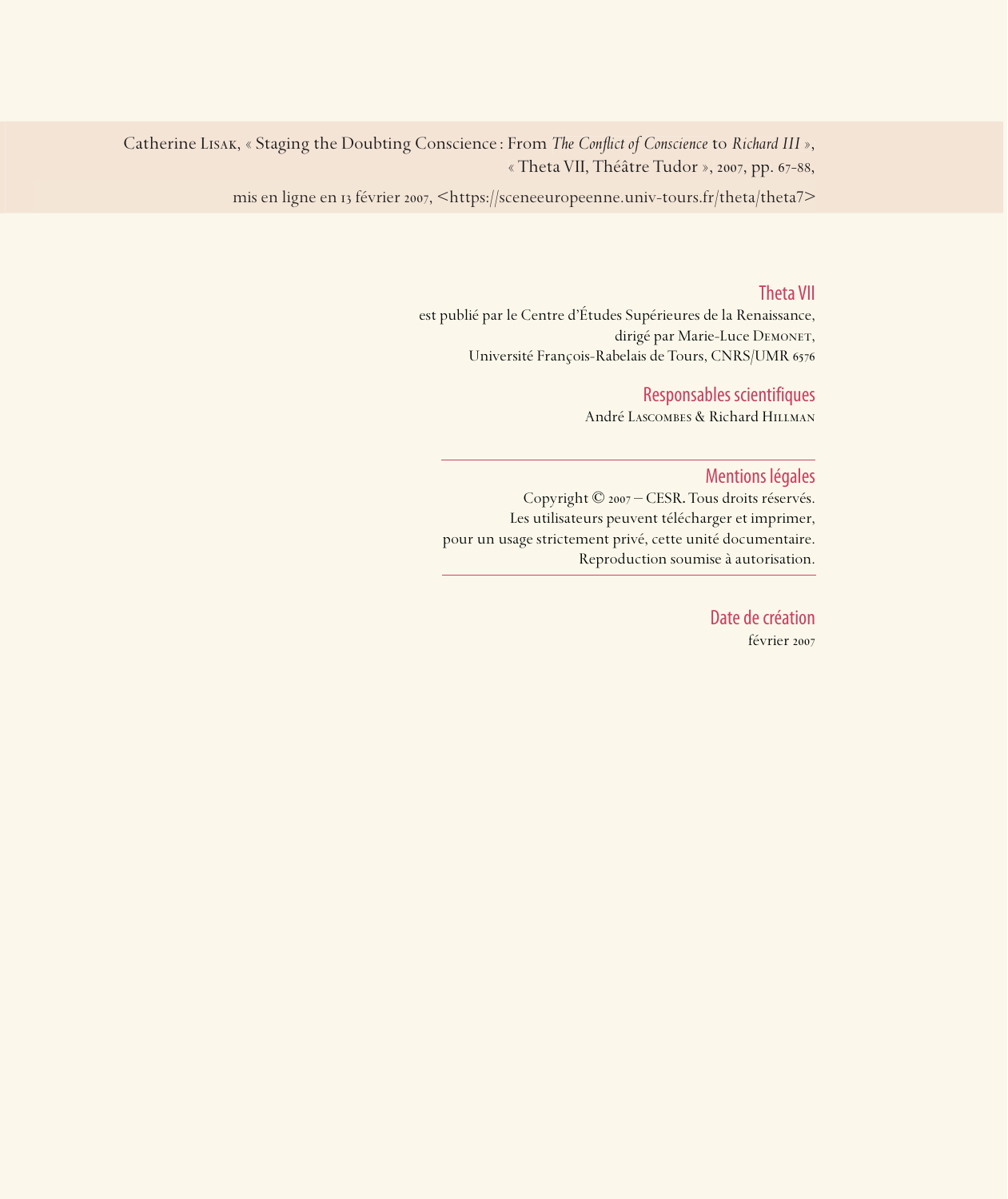Thêta VII - Théâtre Tudor Catherine LISAK | p. 65-86 CESR, Tours

# Staging the Doubting Conscience : **From The Conflict of Conscience to Richard III**<sup>1</sup>

Catherine Lisak Université Bordeaux III

## Reconstructing Character

Our renewed sense of the significance of character in Renaissance drama has recently sparked off a general reappraisal of dramatic characterisation. Character had been relegated to the past as post-structuralism weighed in with an argument that shook literary criticism at the grass roots: it claimed that by flattening historical complexities, this category of criticism muddied the waters to the point of becoming ideologically reprehensible. Such studies as A. C. Bradley's *Shakespearean Tragedy* (1904) came directly under fire. The effect of his enquiry into character study had been so debilitating that to this day, over a century later, critics like Laurie Maguire still feel the urgency to show up Bradley's "intrusively inventive character study" to undergraduate students, playgoers, novices,

I. This paper was written following the 2004 ISC seminar on "Shakespeare's Characters", in which I took part, and I am much indebted to all that was said during that working session. I would like to acknowledge two contributions, especially, which I found extremely helpful for the writing of this article: Laurie Maguire's paper on "New Realism" and Camille Wells Slights's paper entitled, "When is a Bastard not a bastard? Character in *King John*".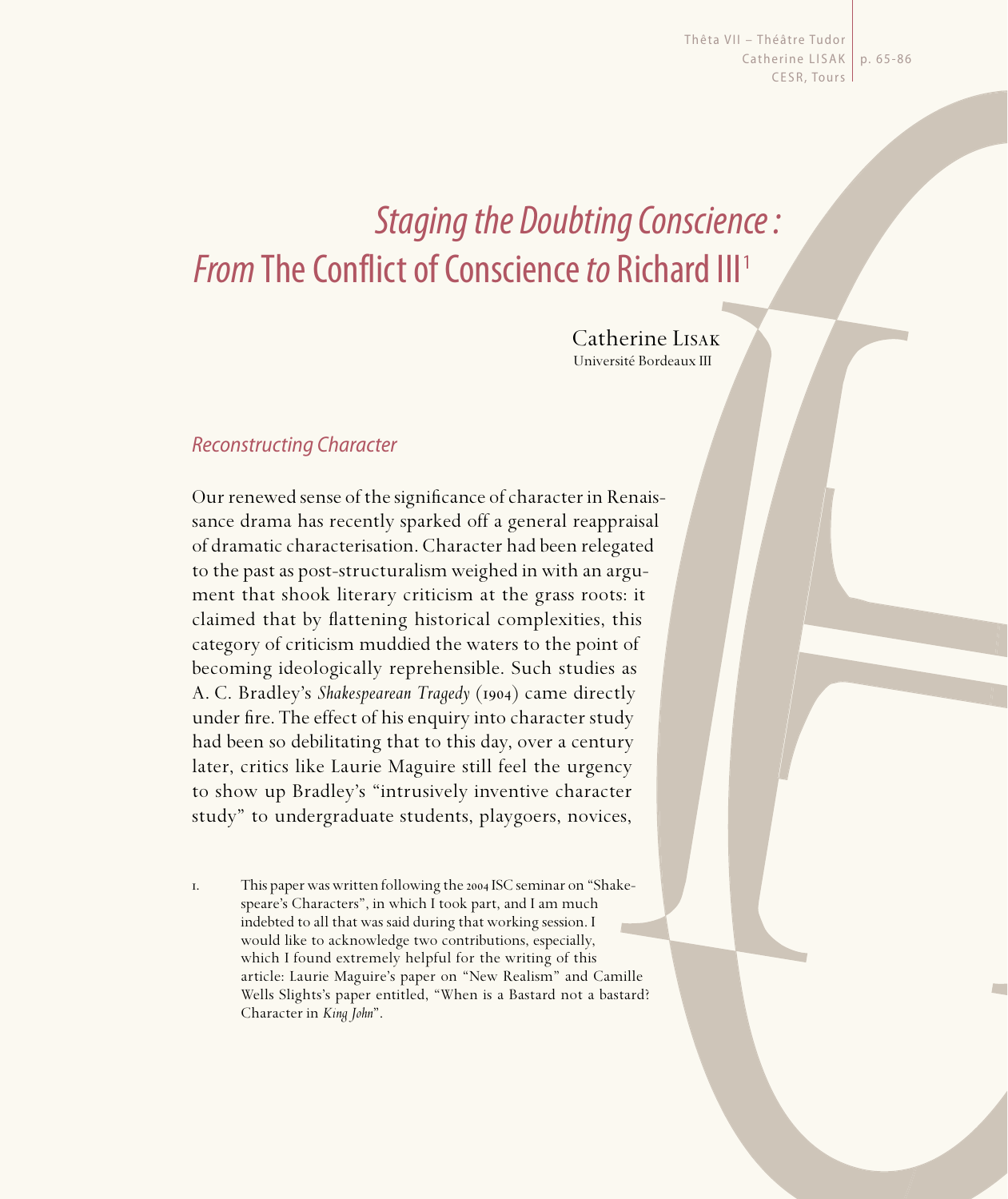and admirers alike. Bradley's general approach, as illustrated by his analysis of Gertrude in *Hamlet*, "serves no critical function", Maguire argues, "not least because, as the tell-tale tense of 'drunkenness is disgusting' shows, it confusingly conflates subjectively moral judgment with analytical criticism"  $(p, 4)$ .<sup>2</sup> However, in assessing the impact the revisionist process has had upon character criticism, Maguire also draws the conclusion that the swing of the pendulum may have gone too far:

> innovative critical schools brought with them new discoveries but also new dangers: their specialist vocabularies have made Shakespeare criticism less accessible to the ordinary reader and playgoer, and their theoretical basis has, as Alan Sinfield puts it, threatened to "make character a wholly inappropriate category of analysis" [p. 58]. Heather Dubrow writes that "character has virtually become a dirty word" [p. 17]. Once alerted to this creeping marginalization of what is dramatically essential, we can reach an accommodation which retains much of the new territory won by the theoreticians, for character is partly created, affected, and altered by the power structures and cultural contingencies (i.e., situation) to which the new scholarly *isms* have taught us to be attentive. The blunt reality of dramatic characterization remains.  $(p. 4)$

In a bid to revitalise this long-disregarded analytical category, literary criticism is once again engaging in the revision of certain criteria to grasp anew the implications of dramatic characterisation. Most interesting is Alan Sinfield's *Faultlines*, in which the critic elaborates a definition of *character* by considering those instances where characterisation has not been achieved. Rather than determine the moment when an agent acquires character, the basis of Sinfield's reasoning is articulated in the negative. Specifically, he identifies substance and meaning in a category of analysis by disqualifying all that might not apply, because it somehow falls short of the mark. He thus asks, "When Is a Character Not a Character?"  $(p. 52).$ <sup>3</sup> When does a character fail in his attributes? When is the critic's use of

- . Bradley's study of this character, which Maguire quotes (p. ), went as follows: "The Queen was not a bad-hearted woman, not at all the woman to think little of murder. But she had a soft animal nature, and was very dull and shallow. She loved to be happy, like a sheep in the sun; and to do her justice, it pleased her to see others happy, like more sheep in the sun. She never saw that drunkenness is disgusting till Hamlet told her so; and though she knew that he considered her marriage 'oer-hasty' . . . she was untroubled by any shame at the feelings which had led to it. It was unpleasant to sit upon her throne and see smiling faces round her" (p. 167).
- 

. "When Is a Character Not a Character? Desdemona, Olivia, Lady Macbeth and Subjectivity" is the title of Chapter Three of *Faultlines*.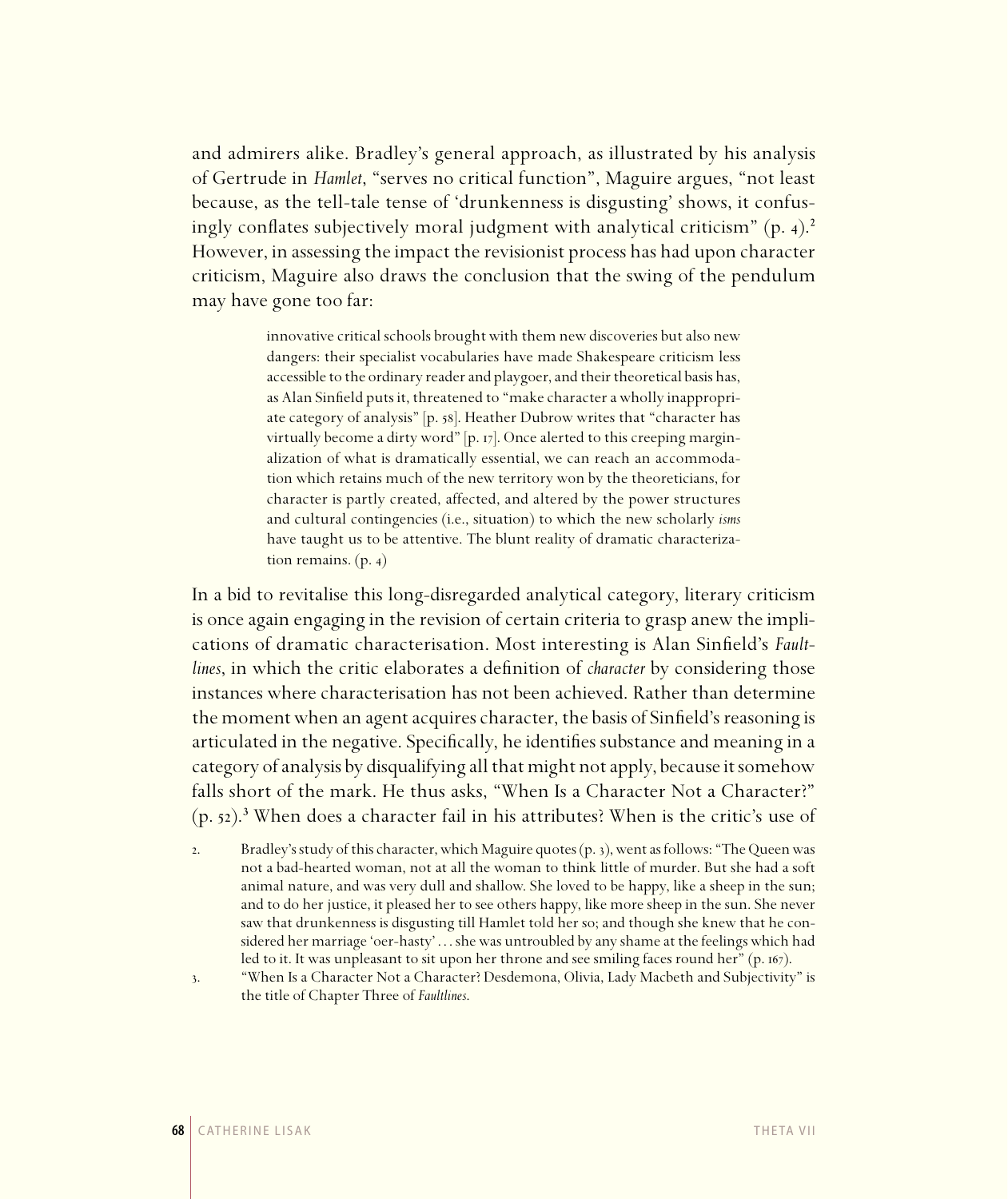the word unwarranted? The conundrum, if anything, requires we reassess the confusions the English language instils between different kinds of agents in a play (the actants or *dramatis personae*) who are, or not, endowed with *character*. It might prove useful to refer back to Aristotle's own interpretation of character, which first and foremost designates a quality of mind that is revealed to the audience at a moment of moral choice (*proairesis*). As Hollis Rinehart points out in his study of the peripatetic conception of character,

> Aristotle sharply distinguishes between the agents of the play (*prattontes*) [Aristotle, *Poetics*, vi,  $5$ <sup>4</sup> and character (*taethe*). In English the same word does for both the agents, or *dramatis personae*, and the qualities of mind of those agents. In Aristotle the distinction is quite clear: he even has different words for the two concepts. In fact it is quite possible, in Aristotle's view, to have tragedy without character (vi, 14), although not without agents. That is because all action is performed by agents, but not all action stems from character. Character, as we have seen, involves moral choice, but not all action stems from moral choice. It may also arise from thought (*dianola*), when the choice is obvious, or when it proceeds from reasoning alone.

Alan Sinfield draws a similar distinction; indeed, he explores a set of contradistinctions, by marking off those *dramatis personae* who, being devoid of certain attributes, simply serve as backcloths to a plot or ideology. Hence, "a character is not a character when he or she is needed to shore up a patriarchal representation"  $(p. 54)$ . This leads him to formulate what he believes to be the prerequisite condition for character construction—that there be "an impression of subjectivity, interiority or consciousness, and a sense that these maintain a sufficient continuity or development through the scenes of the play" (p.  $62$ ). What we have here are in fact two requirements, the first resting on the dramatic manifestation of an inner self, the second, on this manifest impression being sustained for the sake of the audience—two criteria which call for further consideration.

The first precondition—the translation of such characteristics as "subjectivity, interiority or consciousness" into external signs—suggests that a character comes into his own when he displays inwardness and thought. Perhaps, what Sinfield's choice of words does not make clear is whether "subjectivity, interiority or consciousness" imply mere thought (where the choice is obvious and only requires reasoning [*Poetics*, vi, 25]) or whether it includes a moral choice *(Poetics*, vi, 24) that cannot be taken for granted. If both ideas invoke the notion of inward-

4. All citations of Aristotle's work follow the system applied in Fyfe's edition, viz., first citing the chapter (in Roman numerals) then the sentence (in Arabic numerals).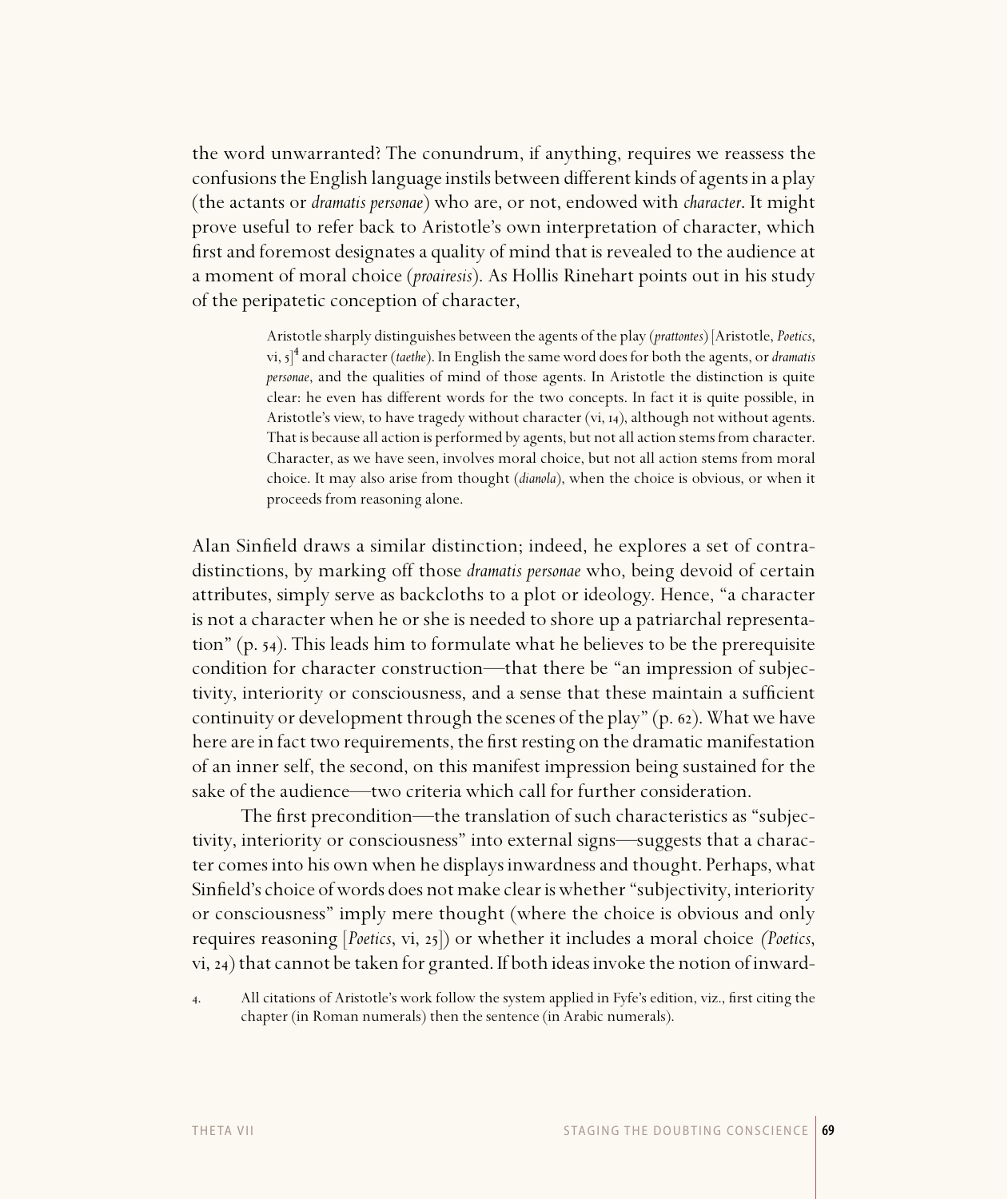ness, thought alone does not stand as a sufficient attribute in Aristotelian terms for an agent to become a (tragic) character. The process of introspection implies there be a more complex, moral grounding for the agent to acquire the status of dramatic character proper. Are we to assume that the idea of a moral stance is inherent to such concepts as "subjectivity, interiority and consciousness"?

From these first remarks, there arises another difficulty. Studying the links between inwardness and theatre in the Renaissance, Katharine Eisaman Maus demonstrates that "inwardness as it becomes a concern in the theatre is always perforce inwardness displayed: an inwardness, in other words, that has already ceased to exist" (p. 32). This implies that all interiority, when staged, looks outwards as a testimony for the audience to see and hear, and, to various degrees, operates as a theatrical display that rules out interiority as it simultaneously enacts it. As Stephen Greenblatt similarly observes, "The task of conveying an inner life is an immensely challenging one in drama, since what the audience sees and hears is always in some sense or other public utterance" ("The Death of Hamnet", p. 43). Such thought-provoking comments give us the measure of the inherent antagonism that exists on stage between that which is contained—subjectivity, consciousness or conscience—and that which is displayed. We will further argue that it is precisely such dynamic interplay that activates the process of dramatic characterisation. If, *in fine*, "the chronic doubts of what can be seen tend to make theatre an art of incompletion: a form of display that flaunts the limits of display" (Maus, p. 210), might we not go so far as to say that the construction of character as a form of dramatic mediation becomes a theatrically anxious experience, as much for the actor as for the audience? This in turn would suggest not only that to witness characterisation in the making is both the most problematic and the most gratifying of dramatic experiences a play might have to offer, but also that character construction is intricately linked with audience reception.

The second criterion Sinfield formulates is that manifest inwardness be sustained. Character consistency also constitutes Aristotle's fourth and final aim. The notions of continuity, consistency or sustained subjectivity invite us to take into account not only the audience's expectations<sup>5</sup> but plot requirements as well.

. Rinehart argues that consistency is an aim which "stems not from the requirements of the plot, as do 'usefulness' and 'appropriateness', but, like 'likeness', from the needs of the audience. For the audience not only needs to see visible signs of character, but needs to see them consistently, in order to establish the probability that the character will continue to make the choices which the plot requires. This need for probability is the real source of the need for consistency".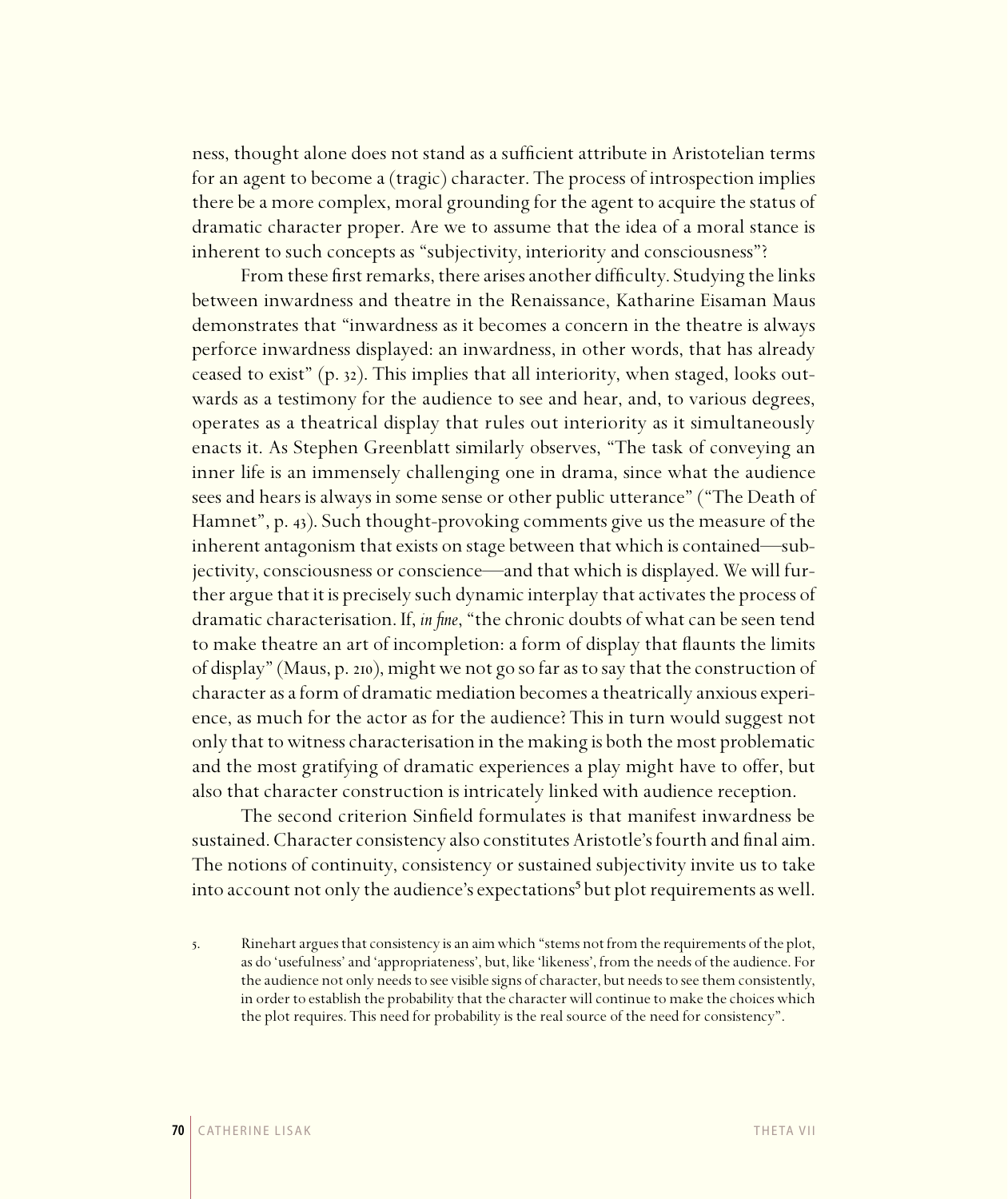"When is a character not a character" is a question that also focuses on timing and plot, for it invites us to consider at what point in a play a character should be expected to have acquired character. Is it crucial that dramatic characterisation occur early relatively in the play, or might an agent acquire *character* and thereby become a fully-fledged character as far into the play as the climax? Can character construction coincide with—even mark—the highest point of dramatic tension that leads to the main conflict finally being resolved? What if a character comes into being at the final stages of a play, for a matter of an instant, as he struggles to make his moral choice, but does not sustain the required attributes to the last? Can it be said that no dramatic characterisation has taken place? Can a character revert back to being a simple agent? In other words, is characterisation an irreversible process? Once a character has acquired character, can that character come undone, fall apart at the seams, on the early modern stage, for all the audience to see?

This paper proposes to use these different yet complementary lines of thought to explore the development of characterisation as it occurs within two apparently very different plays: Nathaniel Woodes's relatively obscure hybrid morality play, *The Conflict of Conscience*, printed in 1581, and Shakespeare's notoriously popular history play, *King Richard III*, which was composed over a decade later ( $1592-93$ ). In both cases, I will focus on the conflict of conscience that takes place—in Act IV, Scene iii of *The Conflict of Conscience* and Act V, Scene iii of *Richard III*. In a study especially concerned with the way certain scenes serve to display the making, or unmaking, of a character with depth and a moral sense of self, it seems appropriate to focus on the staging of a conscience in turmoil, because, as Anne Ferry argues, conscience was the term and concept which, in the sixteenth-century English understanding, came closest to evoking continuous internal awareness (pp.  $45-46$ ), an indispensable attribute that enables an agent to be regarded as a character proper. Moreover, the fact that both scenes occur near the end of the play—and correspond, in dramatic terms, to scenes of recognition (preceding the final catastrophe)—will lead us to interrogate the accepted assumption that character must be sustained. My final aim will to be to suggest that the hero's speech in Act IV, Scene iii of Nathaniel Woodes's play might very well have served as an additional springboard, or possible *source*, for Richard's soliloquy in *King Richard III*. I will venture to argue that Shakespeare's play could be considered, in this respect, as belonging to the same transitional dramatic tradition as *The Conflict of Conscience*.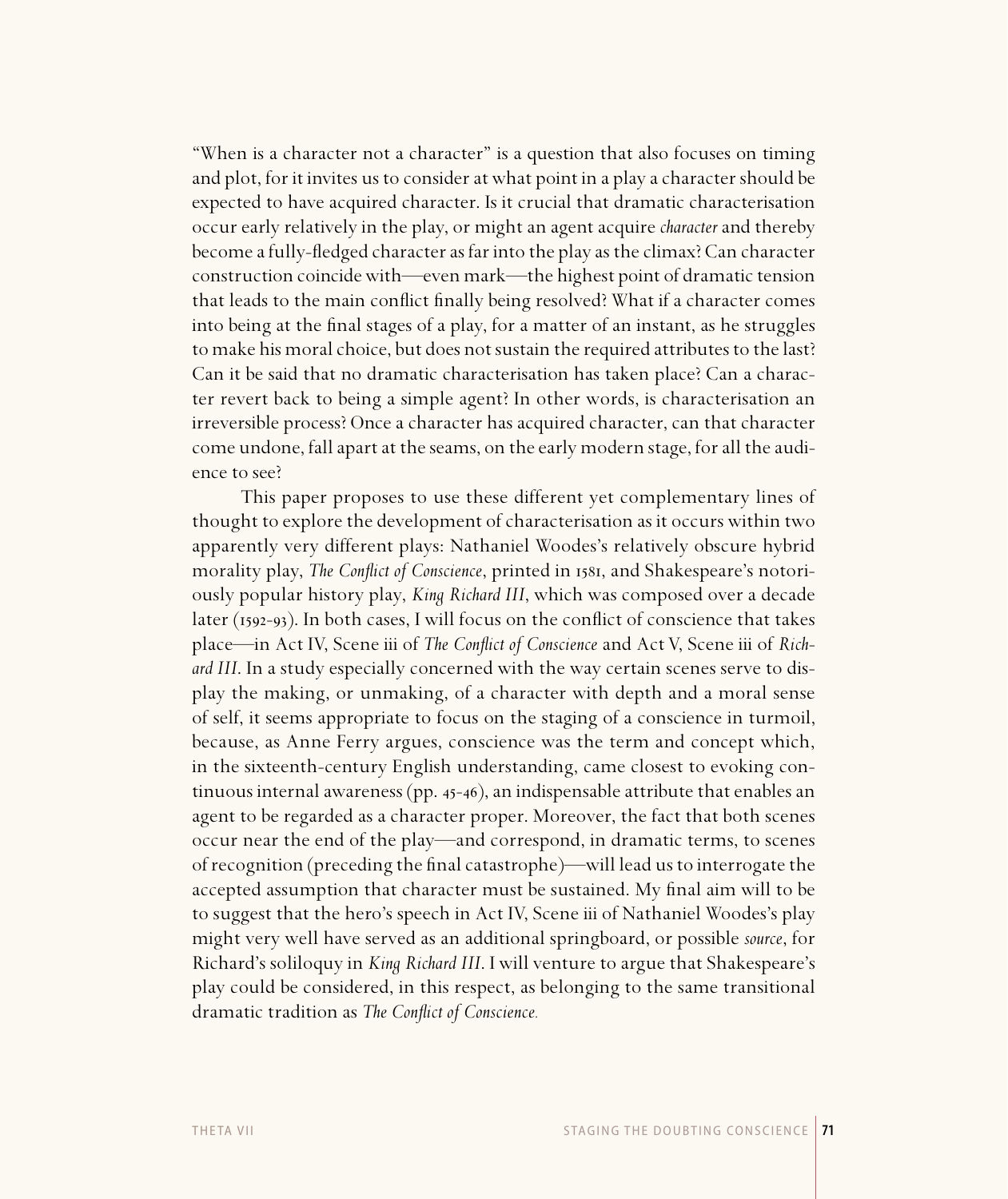# The Indeterminacy of Character and Genre

Nathaniel Woodes's *The Conflict of Conscience* partakes of the transitional drama of the 1580s and 1590s. Its originality resides to a large extent in its wavering generic claims and the effect such hesitation has on characterisation. There were in fact two versions of *The Conflict of Conscience* that appeared within a single edition. The dichotomy partook of a central tension that not only typified such transitional drama, generally speaking, but reflected the play's specific hesitations in intention. It was, indeed, trying to negotiate the representation of a specific historical biography, the "lamentable Hystorie" of an Italian Protestant converted to Catholicism, Francesco Spira, or "Frauncis Spira" in Woodes's play (first issue, title page), with an exemplary figuration of man—the "lamentable example" of the idealised figure called "Philologus" (second issue, title page) who, like Everyman, would be blessed with endgame redemption.<sup>6</sup> Thus, depending on the version, the play presents itself as being either "dolefull" or "joyfull" (l. in each issue), that is, either tragic or comic. The intriguing fluctuation in genre had repercussions on character construction and deconstruction—in Act IV, Scene ii, especially. It was William Carew Hazlitt who, in 1744, first pointed to the fact that by "looking merely at this list [of *dramatis personae*], which we have exactly copied, it does not appear in what way the performance bears even a remote resemblance to tragedy or comedy." The critic found that the strange inconsistency in characterisation clouded the issue of genre in the extreme.

The conflicting generic tendencies of the play find one explanation in the use that was made of a great diversity of source materials. Nathaniel Woodes borrowed from the specific though remote biography of an Italian recusant, the representative stories of martyrdom in John Foxe's *Acts and Monuments*, the allegorical tradition of the morality, and the conventional structure of psychomachia (especially, the alternation between good and evil). One can see how this diversity in sources might affect characterisation. Again, Hazlitt remarked that

> The names read like an enumeration of such personages as were ordinarily introduced into the Moral-plays of an earlier period—indeed, one of them seems to be derived from the still more ancient form of Miracle-plays, frequently represented with the assistance of the clergy. We allude to Satan, who opens the body of the drama by a long speech

. This led the author to introduce slight variations within the title pages, the Prologue and the *Nuntius* of the final scene. See, in particular, Hazlitt, ed.; Campbell; Spivack, pp. 238-39; and Bevington, pp. 245-51.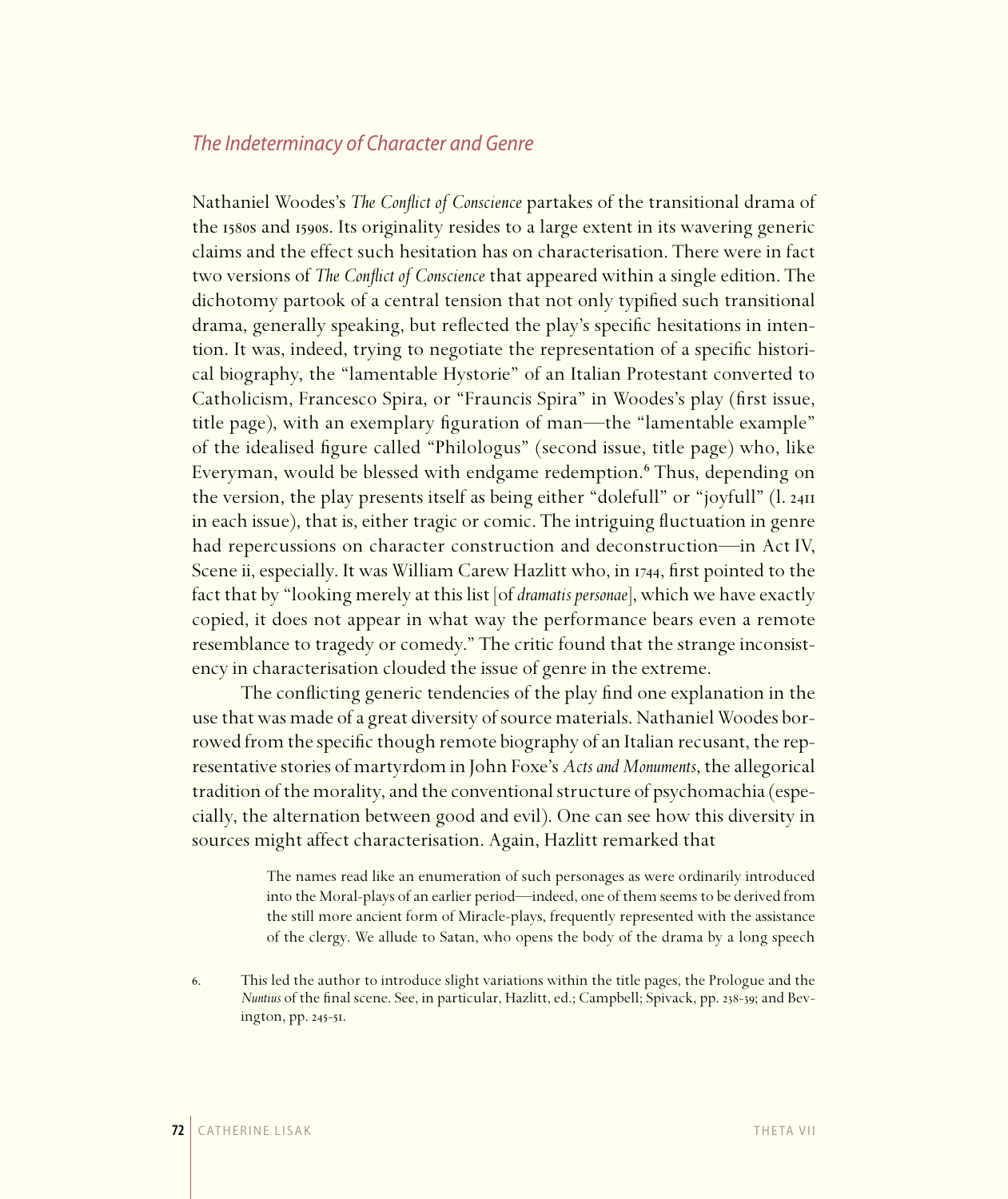(so long that we can hardly understand how a popular audience endured it) but does not afterwards take part in the action, excepting through the agency of such characters as Hypocrisy, Tyranny, and Avarice, who may be supposed to be his instruments, and under his influence and direction. Nevertheless, a real and, as he may be considered, an historical, personage is represented in various scenes of the play, and is, in truth, its hero, although the author, for reasons assigned in the Prologue, objected to the insertion of his name in the text.

Hazlitt consequently argues that *The Conflict of Consicence* like *The Tragical Comedy of Appius and Virginia*, were plays that formed "a class by themselves", because in them, "characters both abstract and individual [were] employed in the same performance". What transpires from Hazlitt's various comments is that character determines the agent, the nature of his performance, as well as the generic claims of the plot—a working assumption also formulated in Aristotle's *Poetics*. As Rinehart explains: "It is character, then, which gives a quality (*poias*) to the agents and through them to the action which they perform  $(vi, 7-8)$ ... it is through his or her character that the plot will take on a tragic quality or not". *The Conflict of Conscience* not only brings together on the same stage different sorts of *dramatis personae* that represent either fact or fable, reality or allegory, individuality or abstraction, the exemplary or the historical; it also succeeds in fusing these different (dare one say, opposed) attributes within a single character—Philologus. In his own analysis of the play, David Bevington suggests that the configuration of this character relies on and varies with the play's competing generic claims: "Woodes . . . is able to portray the life of an historical personage who is also a universal type, and whose career is potentially either tragic or glorious"  $(p. 247)$ . Bevington seems to be making the same point Hazlitt had been making two centuries earlier, except that his causal analysis between character and genre actually works in the reverse. He goes on to argue:

> In *Conflict of Conscience*, it is the struggle between the impulse toward biography and the impulse toward generic representation that produces the two endings. One may imagine that Woodes originally conceived of his work as an edifying spiritual biography; but in adapting his historical source to a moral structure he perceived that the organization of events, and the whole weight

. Bevington offers a different explanation of the change of genre: "In *Confl ict of Conscience*, it is the struggle between the impulse toward biography and the impulse toward generic representation that produces the two endings. One may imagine that Woodes originally conceived of his work as an edifying spiritual biography; but in adapting his historical source to a moral structure he perceived that the organization of events, and the whole weight of tradition behind that organization, impelled him to an idealized ending in place of the historical one."  $(pp. 250-51)$ .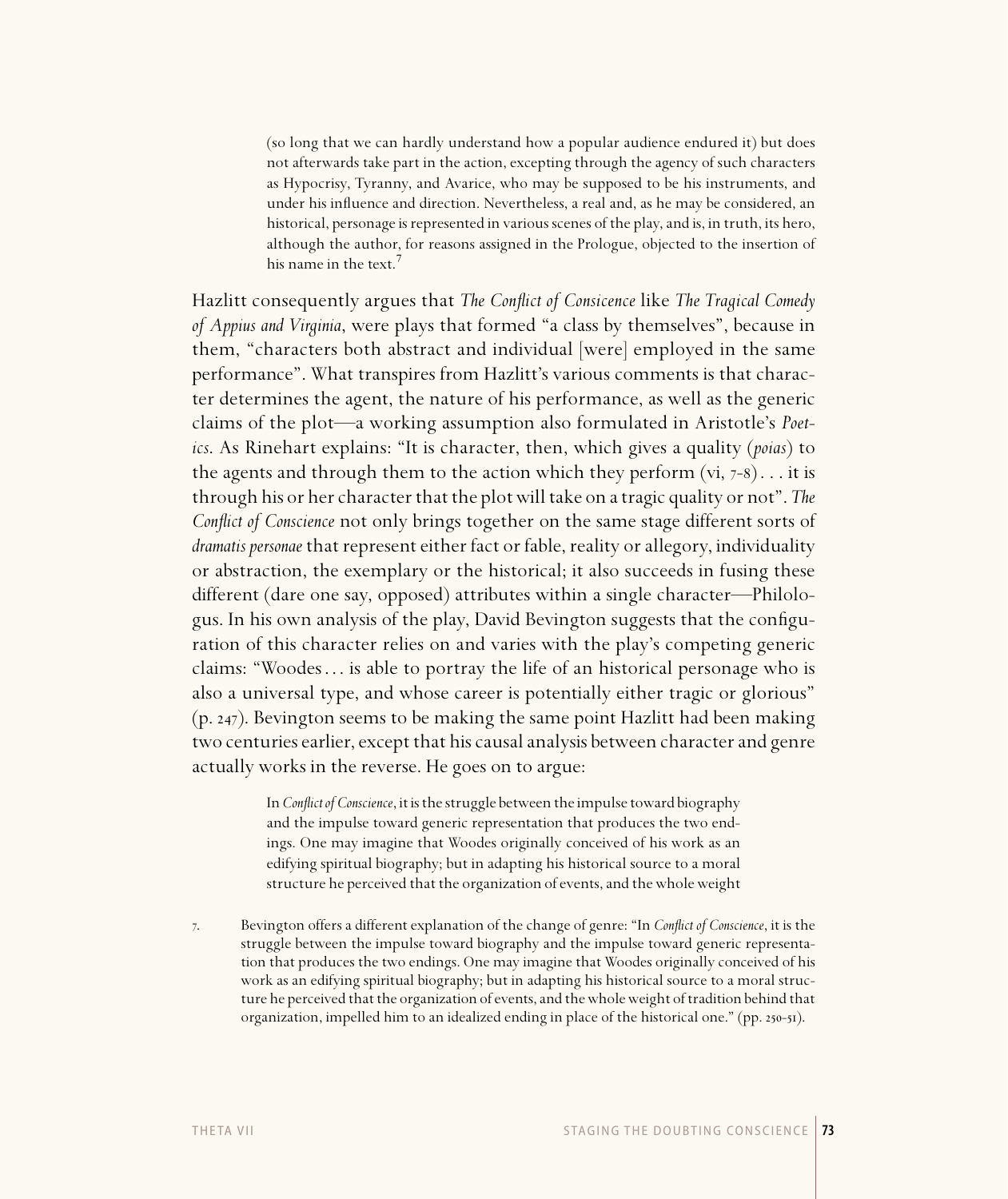of tradition behind that organization, impelled him to an idealized ending in place of a historical one. It is this tension between what is or was, and what ought to be, that produces a very real excitement in the play (despite its mediocre style) up to the final scene. It is inescapably true that Philologus could be saved or damned until the last moment. The author's final decision in favour of a happy ending is not one of caprice or arbitrary use of *deus ex machina*, but stems from the central conflict in transitional drama between secular fact and religious ideal.  $(pp. 250-51)$ 

Bevington suggests that hesitancy around genre and plot accounts for belated character construction (or determinacy). If it is true that the hero of the play "Philologus could be saved or damned until the last moment", the impression that is being sustained, and which characterises the hero, is not one of subjectivity so much as of indeterminacy or of some potential yet to be realised or declared. The implication of this remark is that an agent might manifest only late in the play an ability to act upon his own potential, construct his own sense of self through moral choice, and even gain insight into his position in the play as a dramatic character proper.

I would further argue that in the case of *The Conflict of Conscience*, character construction (by which I mean when the agent gains *character*) occurs at a critical stage in the plot—the moment of Recognition, before the play finally sways towards tragedy or comedy. This marks the moment when Conscience definitively leaves the stage as an allegorical figure and returns, as a voice within a voice, within the protagonist's speech, thus enabling a process of introspection and moral choice-making. As a consequence, the protagonist is faced with his own, internal ambivalence, where impulses converge and a conflict of conscience is acted out. The agent grows into a more complex, subjective and moral *persona*, if only for an instant, as he wrangles with his divided urges and struggles to make a final decision. We witness the hero become increasingly self-aware. Such a gain of awareness, it should be noted, is often expressed in the shape of a speech that only approximates an internal monologue or soliloquy.

# The Staging of Conscience

Conscience appears at only one point in *The Conflict of Conscience*: in Act IV, Scene iii. Like Spirit, and Suggestion, his adversary, he is an allegorical figure who stands up to his adversary with counter-arguments in an alternating dialogue over good and evil. From the outset, Philologus has been witness to this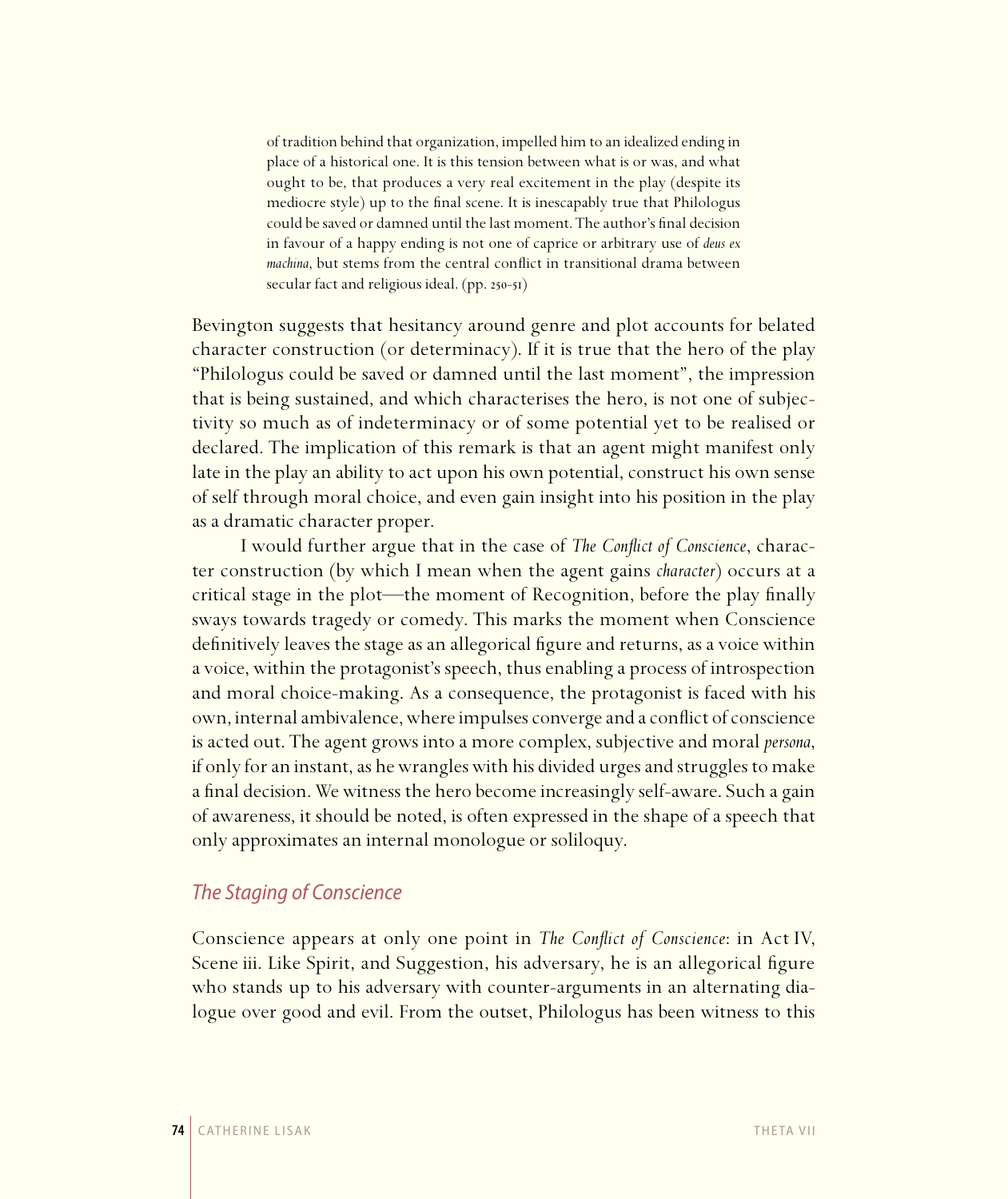spiritual tug-of-war, which has progressively unsettled him in his convictions. After the opening scene, in which Satan lauds the Pope (I, i) and plots the overthrow of Christ's ministry on earth (II, i-ii), Philologus resolves with Mathetes (a force of good) to endure martyrdom in the name of truth (I, ii). There ensues a monologue, the only one he speaks in the play, in which the hero expresses apprehension as he considers the prospect of looming Roman tyranny (III, i). During a long and climactic episode that runs from Act III, Scene ii, to Act IV, Scene i, he is subjected to an inquisition. He successfully answers questions from such awesome figures as Cardinal, Cacon, and Tyranny, but finally avows that he is torn by a fundamental dilemma. Thus, speaking to Suggestion, he says:

> For I will heere you with hartes delectation: Because I would gladly to your doctrine consent, If that I could so my conscience content. But my Conscience crieth out and bids me take heede To loue my lord God aboue all earthly gaine, Whereby all this while, I stande in great dread, That if I should Gods statutes disdaine, In wretched state then, I should remaine: Thus cryeth my Conscience, to mee continually, Which if you can stay, I will yeelde to you gladly. (IV.i.1379-88)

Though Philologus has trodden the path of indeterminacy and indecision all through the play, it is only now that he presents us with a case study of his divided self. He acknowledges that he is turmoil inside, being both drawn to worldly pleasures and suppressed in his ways, as by the tyrannical rule of his conscience. As he rests his destiny within the hands of external forces, Philologus continues to cast himself in the role of an agent with no character, that is, devoid of all self-determinacy. He perceives conscience as an oppressive driving force, whereas Suggestion is portrayed as a reliable figure he may count on to keep all excesses of conscience in check. In his increasing confusion of values, the hero reverses the moral role of each allegorical figure, seeing evil in good (Conscience) and good in evil (Suggestion).

Conscience is, undeniably, an unsettling figure. This nagging internal voice, which had remained all this while contained and unheard, is now beginning to break through Philologus's speech, as it "crieth out" to awaken the hero to an awareness of his own subjectivity. The result is that Philologus's lines seem to impersonate Conscience's cries in a manner that verges free indirect speech,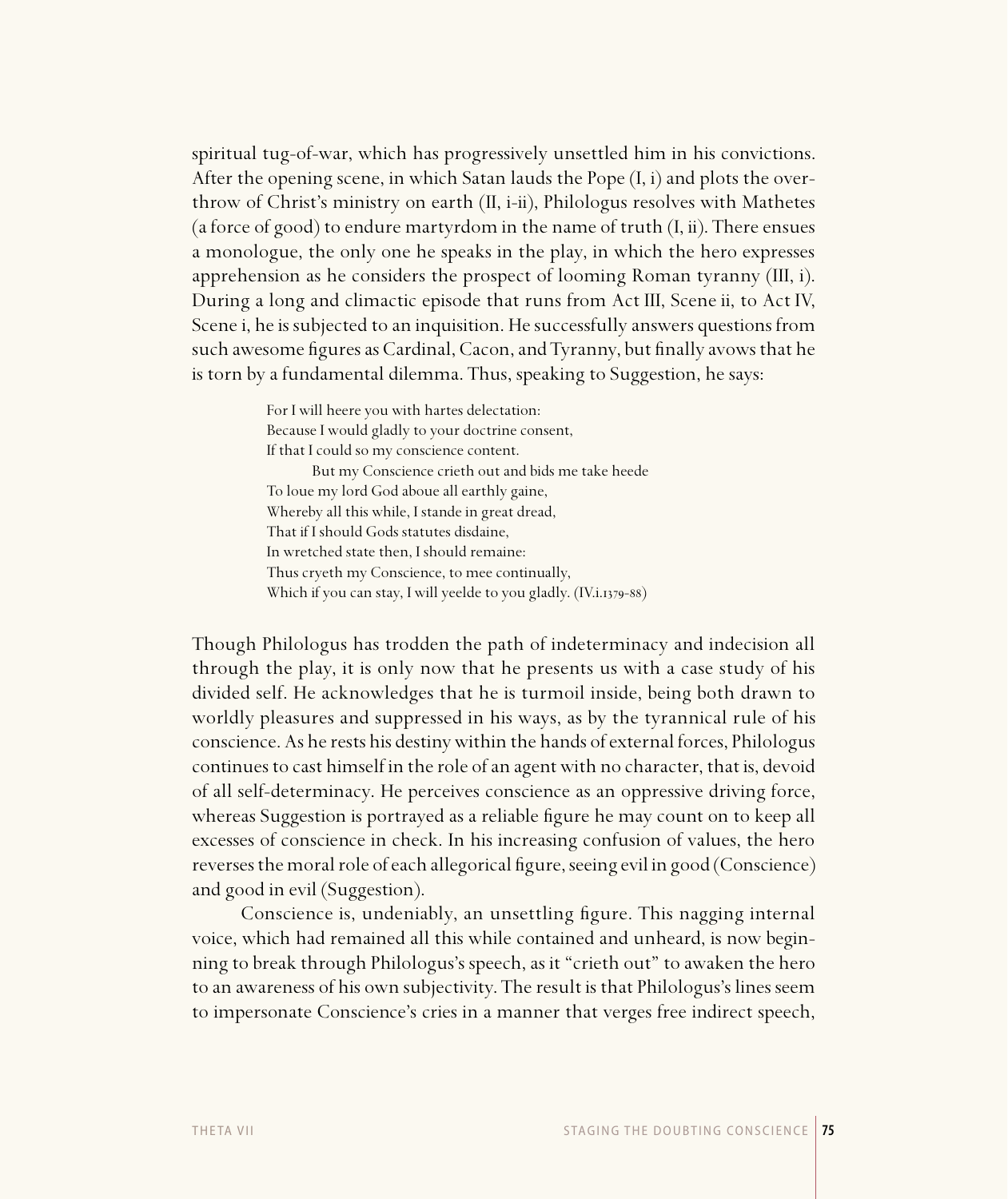metatheatrically punctuated by such expressions as "But my Consicence crieth out" and "Thus cryeth my Conscience, to mee continually". This creates a superimposition of voices within a single speech, which suggests that a complex construction of self is taking place. Spirit attempts to show Philologus the way to salvation (IV, iv) by driving home a sense of self and prompting the hero to take responsibility for his motives and actions:

> Thou art yet free Philologus, all torments thou maist scape, Onely the pleasures of the world, thou shalt awhile forbeare, Renounce thy crime, and sue for grace, and do not captiuate Thy Conscience unto mortall sinne, the yoke of Christ doo beare, Shut up these wordes within thy brest, which sound so in thine eare: The outwarde man hath caused thee, this enterprise to take, Beware least wickednesse of spirit, the same doo perfect make. (IV.iv.1699-1705)

Spirit's counsel is grounded on the commonplace theological argument that behind many a man's apparent composure there lurks a misguided relationship with his quarrelsome conscience. In Nicholas Ling's *Politeuphuia. Wits Common-Wealth*   $(1598)$ , there are several quotations listed under the heading of "Conscience" which point back to this idea. Thus, "He that frameth himself outwardly, to doe that which his conscience reproveth inwardly, wilfully resisteth the law of God" (sig. C<sub>2</sub><sup>v</sup>). Observations on the notion of conscience were often construed around the opposition between the world without and the world within—a conflict, contrast or contradiction that needed to be negotiated. As Ling's collection of citations illustrate, a man's conscience could work itself as deep as a worm "that bindeth and never ceaseth", and yet be brought out into the open, by way of some denunciation or accusation: "none is more guilty than hee whose conscience forceth him to accuse himselfe", while "to excuse ones selfe before he is accused, is to finde a foul crack in a false conscience" (sig. C2<sup>r-v</sup>). Evidently, Spirit dramatises this very division, which attends those who have not learnt to manage the tensions that oppose the "outwarde man" with the being that lies "within". As the play draws to an end, Theologus, one of Philologus's sons, who will not manage to save his father from his fate, concludes that Philologus's fault lies in not having managed to negotiate the boundaries between inside and outside, between self and other. In an exhortatory address to God, he remarks: "The outwarde man doth thee not please, nor yet, the minde alone,/But thou requireth both of us, or els regardeth none" (V.iii.2389-90).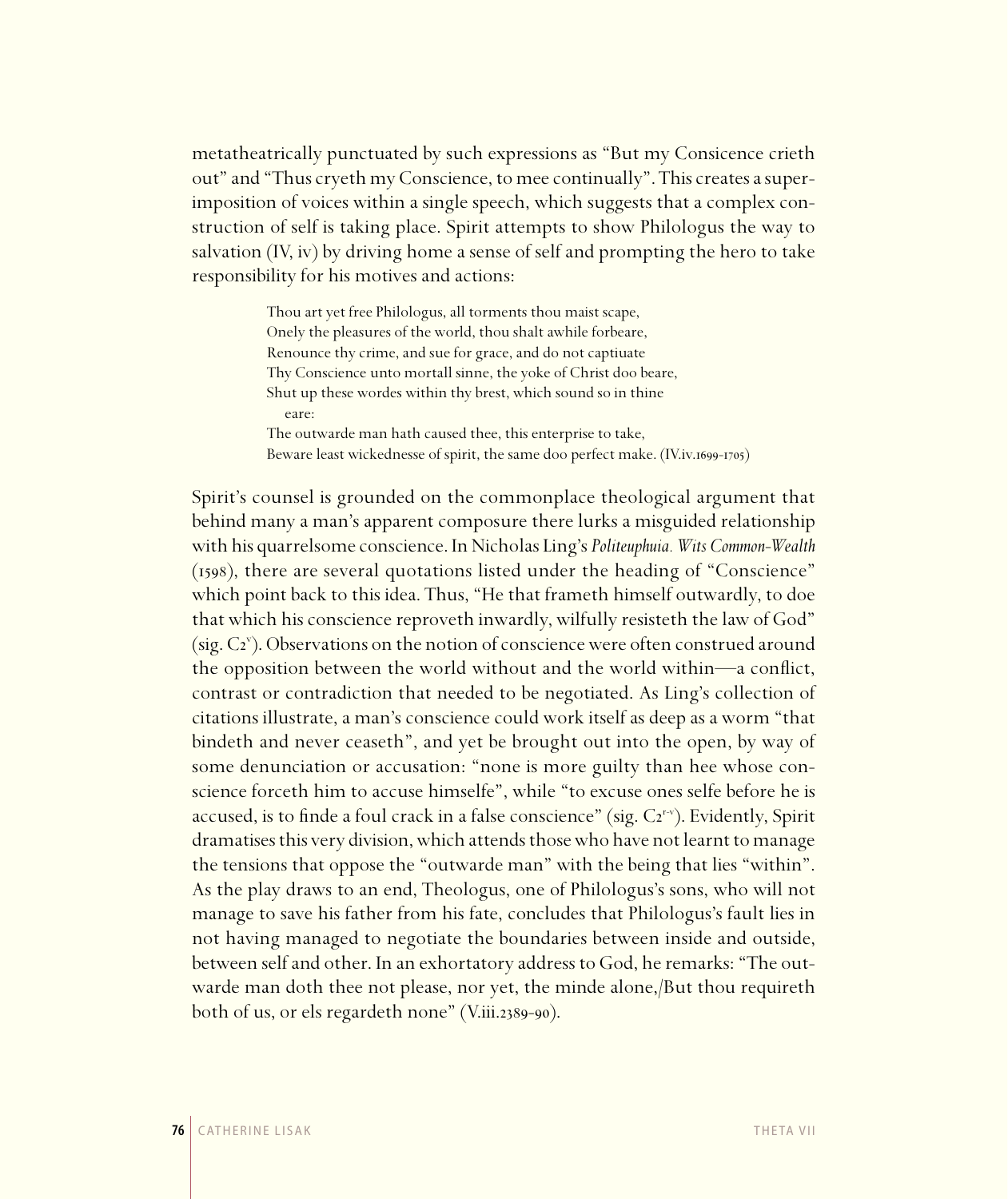The value of Spirit's counsel resides in the mode of conduct to be followed if Philologus is to secure a sustained sense of self and interiority: "Shut up these wordes within thy brest, which sound so in thine eare" (IV.iv.1703). If we look more closely at the framing structure of this line, we note that it is hemmed in by "Thy conscience" in the previous line and "The outwarde man" in the following. The basic effect is one of ambiguity: the words to be shut within his breast could be either those of his Conscience, or those of Suggestion—the outward man. Accordingly, the interpretation of Spirit's advice varies. He could either be pressing Philologus to safeguard his conscience by letting his teaching sink in, or inciting him to capture, enclose, withhold, or suppress the outward man's worldly pleasure principle, maintaining it within a deep-seated part of the self by an act of self-appropriation, a process which would imply his taking in society's discourse.

However we choose to read these ambivalent lines, Spirit's consideration of how to manage the outsider within reveals the remarkable degree of awareness early modern society had of the many hidden, tacit and obscured strata that in fact made up a human being and a character. Philologus is being compelled to negotiate his identity by internalising Otherness, while externalising the self. Both Suggestion and Conscience stand on stage as externalisations of Philologus' troubled self, as well as emblems of all that should be self-contained, for better or for worse. In identifying the external matrices that exert this "enterprise" of "captivation" on Philologus, Spirit seeks to show the hero how to turn subjection ("The outwarde man hath caused thee") into subjectivity. He is, in short, teaching Philologus how to reverse the process of alienation. Thus, the explicit mention of "outwarde" implicitly appeals to the notion of *inwardness*, while "caused", in this reversal of logic, similarly incites the hero to realize his potential to be a character endowed with free will.

The three figures of Suggestion, Spirit and Conscience play a remarkable dramatic role, as emblematic agents, for they position Philologus at the threshold of characterisation. They occupy the stage as mediations that may construct Philologus as either an Everyman or a fully-fledged character, depending on the way the protagonist chooses to address the notions of within and without. Having each had their say, they leave Philologus to ponder on the moral choice that awaits him and take stock of himself in this dramatic moment of Recognition. The spiritual struggle between external provocations, to which Philologus simply stood witness, has now turned into a personal tussle with his own internal knowledge: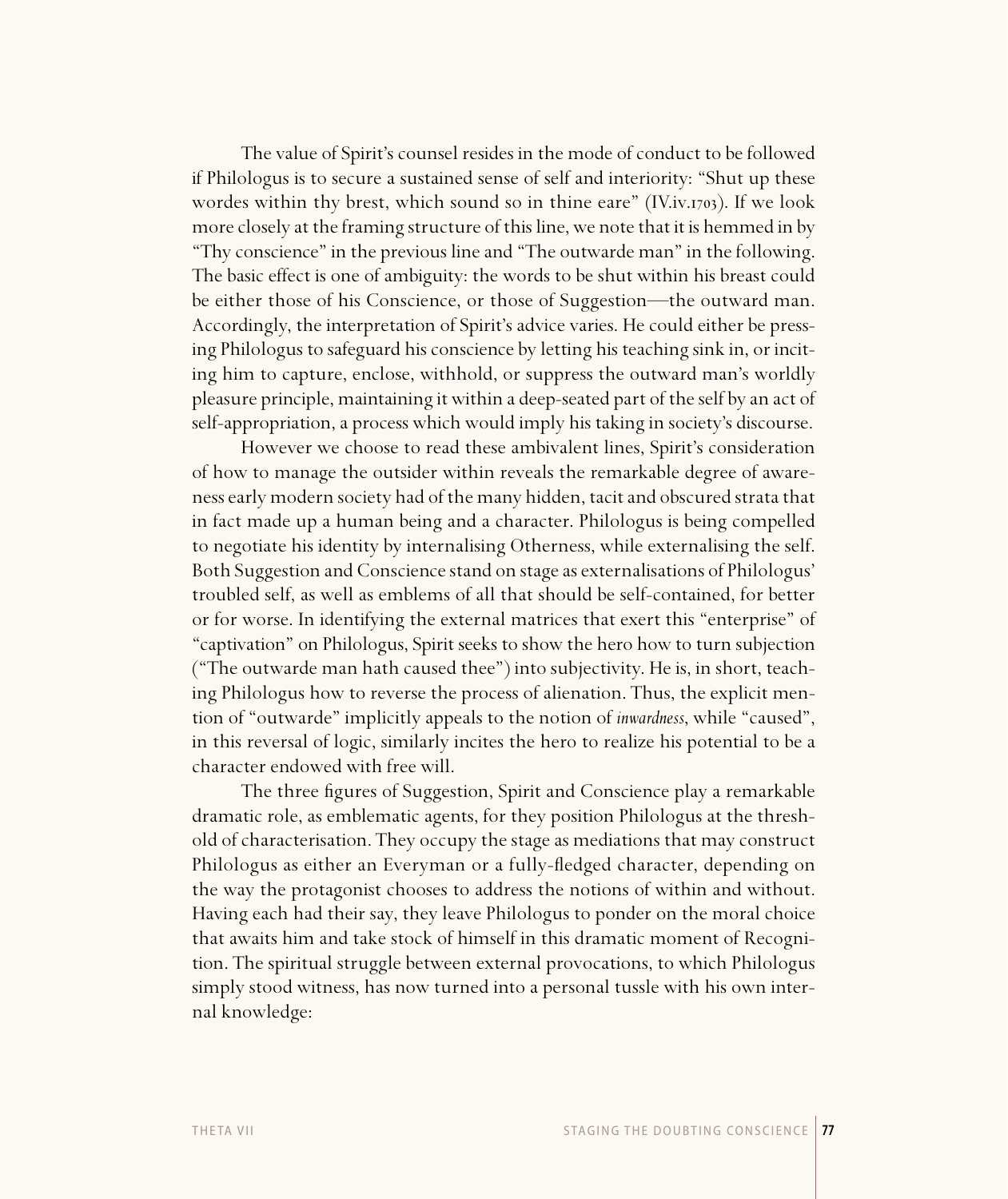Ah wretched man, what shall I doo: which doo so playnly see, My flesh and Spirit to contende, and that in no small thing, But as concernyng the euent, of extreame miserie: Which either studie to auoyde, or els upon me bring, And which of them I should best trust, it is a doubtfull thing. My *Conscience* speaketh truth mee think, but yet because I feare, By his aduice to suffer death, I doo his wordes forbeare. And therfore pacyfy thy selfe, and doo not so torment, Thy selfe, in vaine I must seeke some meanes for to eschew, These griping greefes, which unto mee, I see now imminent. And therefore will no longer stay, but bid thee now adue. (IV.iv.1891-1902)

Philologus speaks these lines to himself. The allegorical figures surrounding him are silent, as they now stand witness to another's conflict. It is no longer the emblematic agents who convey to the audience information about Philologus's state of mind and heart or motivations. The alternating dialogue has been internalised so that Philologus holds an internal dialogue between "My Conscience" and "Mee", between the moralising, universal vision of a "wretched man" and the individualised personal pronoun "I". Awakened to the responsibility of a decision he had repeatedly disclaimed, Philologus internalises Conscience, which he had till now cast as an outsider. For an instant, the allegorical figure coalesces with the protagonist. He is self-reflexive ("mee think") yet addresses himself as he would another person, in the second person singular ("And therefore pacify thy selfe"). In this duplication of self through different modes of address, he plays the part of two potential participants in an internal dialogue which dramatically emulates the internal workings of his mind. As his name suggests, Philologus displays the love of talk, to the detriment of God's word, by talking about himself to himself. He plays all roles in his internal dialogue, in which he is embodied in the first, second and third person singular. Within the interstices of this dialogue, doubt is maintained long enough for the agent to gain in autonomy sufficiently to make a moral choice.

Self-awareness is enacted in a different mode, no longer voiced by some exterior force but contained within the speech of the protagonist, who speaks in no other voice than his own. For the first time, Philologus is presented as determining his self (if not yet his fate) by passing from doubt to decision, thus staging his own, interiorised drama of the self. The conflict of conscience is now taking place within the single character. The notion of competing wills is contained in the word "contende", while the idea of negotiation between contraries is expressed in such words as "concerning" and "conscience", particularly in the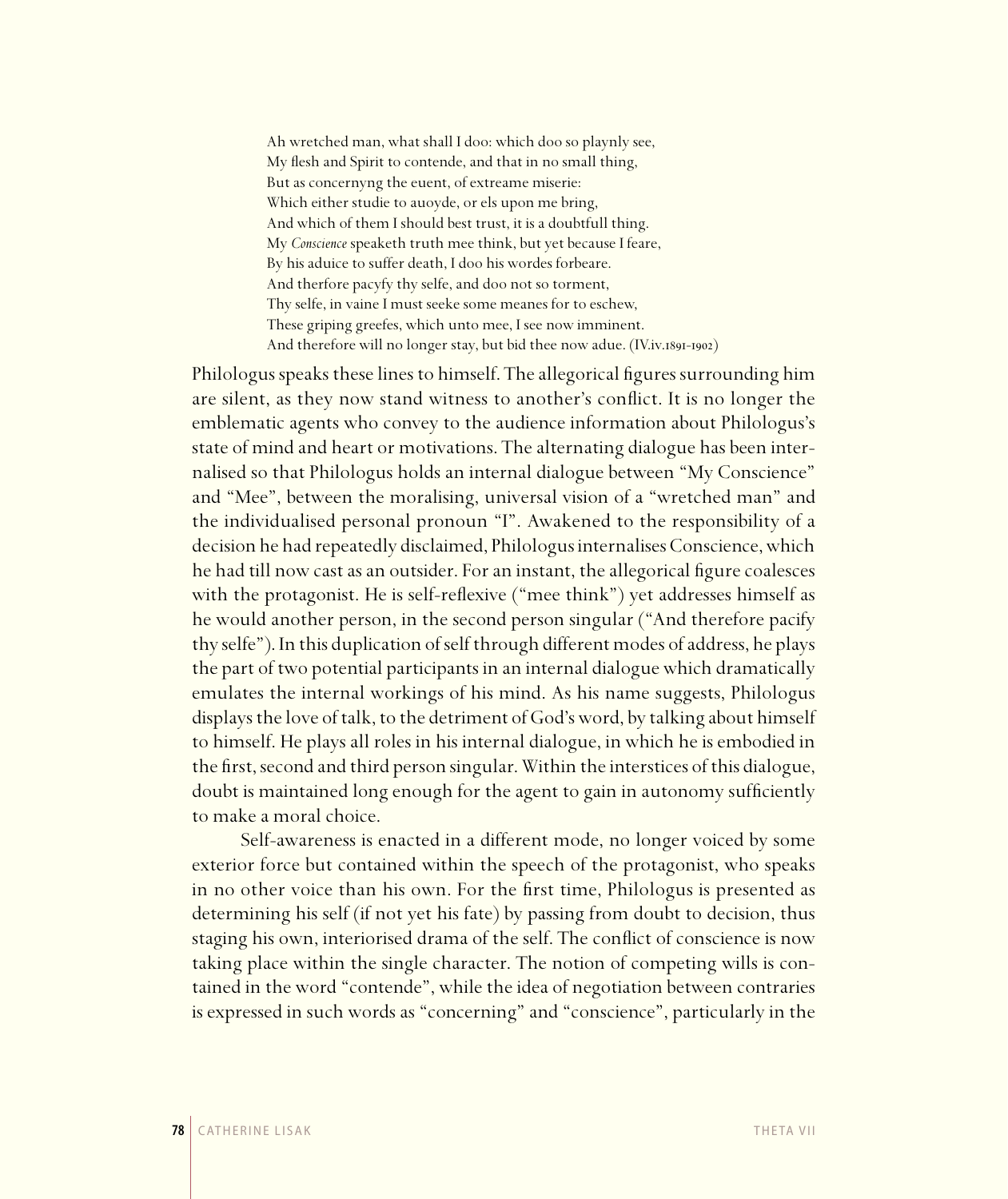shared prefix, which signifies togetherness. This was the very definition William Perkins gave of *Conscience* in his 1590s lectures in Cambridge. Commenting on the etymology of the word—"con" ("jointly"), and "science" ("knowledge")—he argued that conscience "signifieth a knowledge, joined with a knowledge.... First because when a man knows or thinkes any thing, by means of conscience, he knows what he knows and thinkes. Secondly, because by it, man knows that thing of himself, which God also knows of him"  $(z: u)$ .<sup>8</sup> It would appear that by the end of Act IV, Philologus is ready to gain in *character* and become a character by an applied effort to "studie" his "self" and the "event" or outcome to his final decision.

However, his internal dialogue which constructs an impression of subjectivity is short lived. As the final lines of his speech reveal, he freely chooses to relinquish his conscience and bids him farewell in scurrying flight ("And therefore will no longer stay, but bid thee now adue"). Conscience becomes once more an exterior presence ("thee") not the force he was beginning to process and assimilate. Far from investing the hero's speech, Conscience now stands powerless. He attempts to halt him in his stride and call him back, but his exhortations are in vain. Philologus leaves the stage in company of Suggestion, while Conscience summarises the poor role Philologus has chosen to play, before leaving the stage once and for all:

> Oh cursed creature, O frail fleshe, O meat for wormes, O dust, O blather puffed full of winde, O vainer then these all, What cause hast thou in thine own wit, to have so great a trust: Which of thy selfe canst not espie, the euils which on thee fall, The blindnesse of the outward man, Philologus shew shall At his returne, unless I can at last, make him relent, For why the Lord him to correct, in furious wrath is bent. (IV.iii.1909-15)

It seems that during this brief moment, there transpires an "impression of subjectivity, interiority and consciousness". In becoming a character in his own right, Philologus might have run the risk of being like "the foxe, which caught in snare, and scapt with loss of tale" (IV.iii.1792), had lost at his hind end what he'd gained in mind. But self-reflexivity has proved unsustainable and Philologus hastens to extinguish all conscience gained. Struck by "the blindness of the outward man", he reverts to his "undiscerning" self (V.ii.1974), "which of thy selfe canst not espie"

8. I first encountered this quotation by William Perkins in Camille Wells Slights's paper, "When is a Bastard not a bastard? Character in *King John*".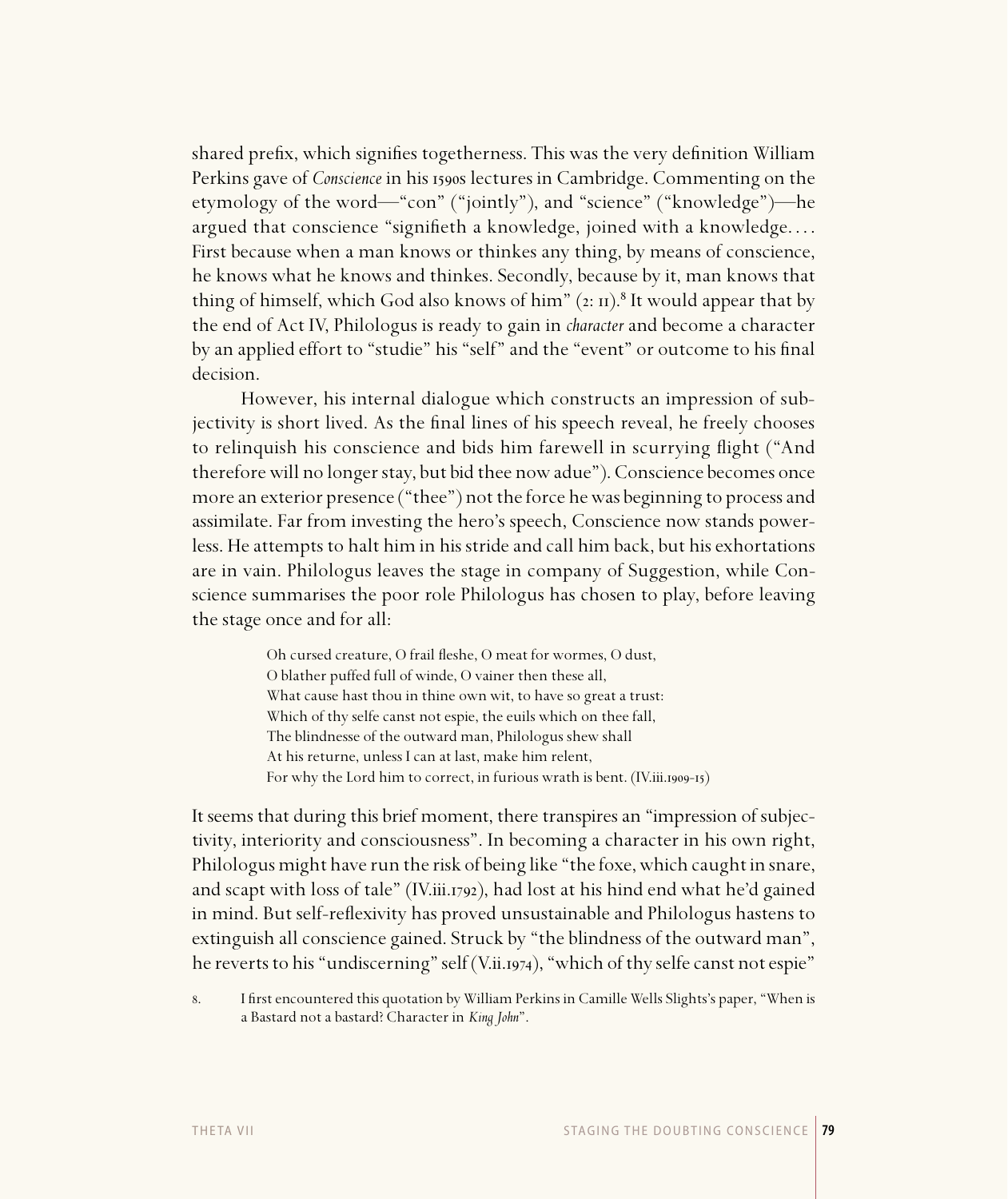the "causes" of his "wit". As an agent without character, or with failing character, he is reduced to the state of an empty vessel "puffed full of winde". A lightweight character cannot be a character if sustained by occasional gusts of wind.

The figure of Conscience does not so much depart as change faces. The figure that warned and admonitioned Philologus has taken on the more threatening aspect of "Horror". If Philologus esteemed that Conscience "ruled" him "like the common sorte" (V.2.1941), and though Hypocrisie congratulated him for having "dispatched cleane,/Of all the griefes which unto him, did seem so dangerous" (V.i.1921-22), a new figure of Conscience comes to haunt him:

> *My name is calde Confusion and horror* of the mynde, And to correct impenitents, of God I am assigned.... Nor couldst betweene *Suggestions* craft, & *Conscience* truth discerne Behold therefore, thou shalt of mee an other lesson heare . . . The peace of *Conscience* faded is, in stead whereof, I bring The Spirit of Sathan, blasphemy, confusion and cursing. (V.ii.1968-69, 1975-76, 1982-83)

In turning against Philologus, Conscience literally turns into a noose: "Philologus by deepe dispaire hath hanged himselfe with coard (V.iv.2412); "And his own hand, now at the last, hath wrought his endless paine"  $(2424)$ . In Nicholas Ling's *Politeuphuia*, the same metamorphosis of Conscience is evoked: "Conscience, generally is the certaine and assured testimony which our soules carry about with them, bearing witnesse of what we speake, thinke, wish, or doe: it is to the wicked an accuser, an Iudge, a hangman, and a rope; to the godly, a comfort, reward and ayde against all adversitie" (sig. C2'). Philologus does not understand that conscience is still working his way within him, and not without, though not with the aim to save him, but to damn him. He is under the false impression that he is rid of Conscience, and does not realise he has in fact become a character with subjectivity, with substance. His suicide, however, testifies to both these facts, for it is his tormented conscience which ultimately motivates him to commit his final act of desperation. Up to the end, Philologus will have mismanaged the outsider within. Woodes's play shows that character is a quality that can be fostered to the last, but once it takes shape on stage, it is no longer possible to suppress or erase without the character being destroyed or self-destructing altogether. As we learn in *Politeuphuia. Wits Common-Wealth*, "conscience is easily gotten, but hardly worn out!" (sig. $C_2^{\mathbf{r}-\mathbf{v}}$ ).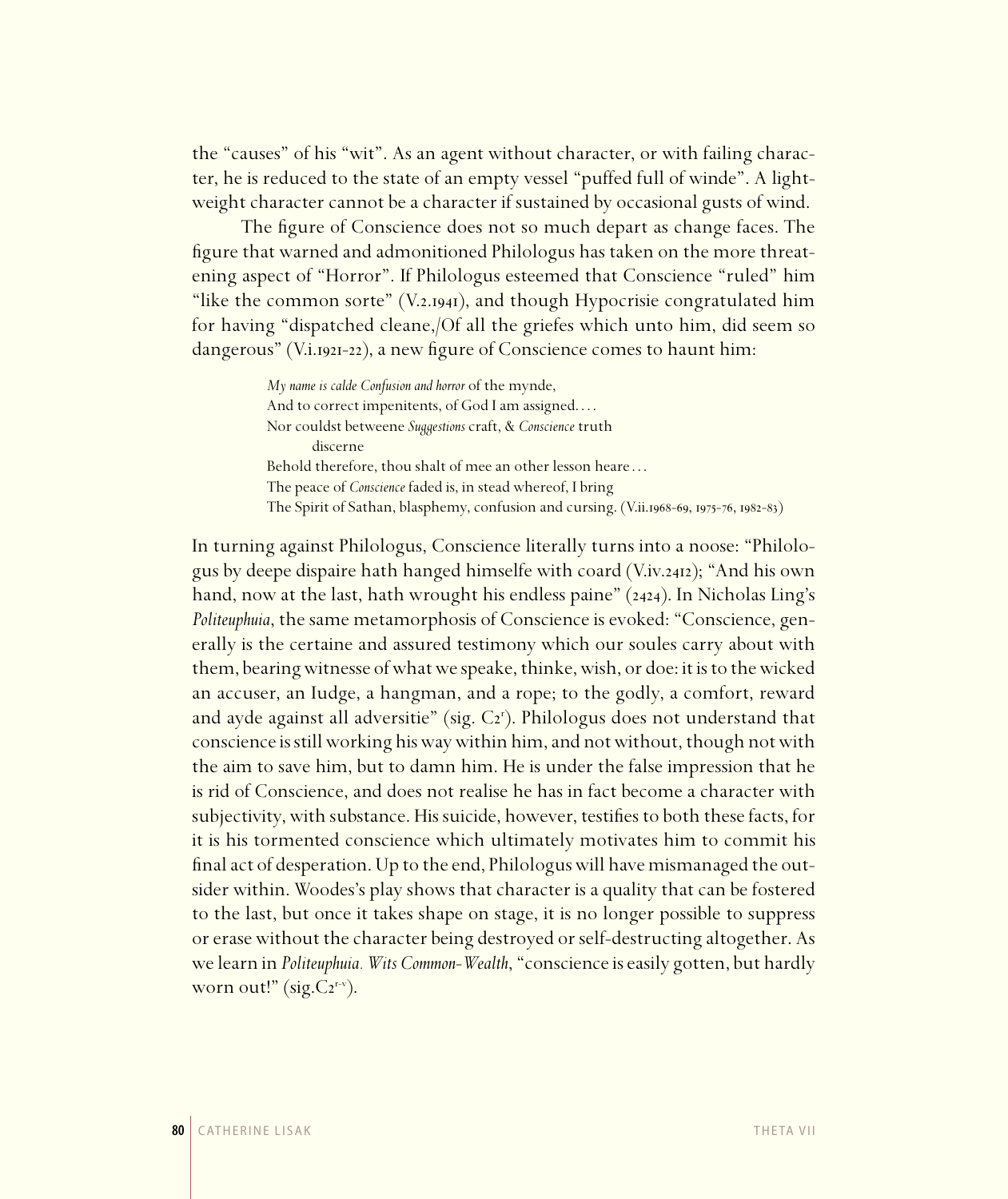# Richard's Troubled Self

It has been argued that Nathaniel Woodes's play represents, "with or without direct connection . . . an important link in the dramatic tradition between *The Longer Thou Livest* and *Faustus*" (Bevington, p. 245),<sup>9</sup> between William Wager's 1558 morality play and Christopher Marlowe's tragedy. Bevington argues that in the case of transitional drama, the sudden change of focus in the final scenes of the play had a decisive effect on the generic outcome of a play:

> The alteration is symbolic of the manner in which the entire body of Psychomachia drama was able to adapt itself to a tragic pattern, simply by terminating its usual progression of spiritual downfall and recovery before the final phase. The earliest of Psychomachia drama contained in its phases of comic and grotesque degeneracy the materials for a tragic resolution. The phenomenon developed in plays like *The Longer Thou Livest* and *Conflict of Conscience*, and reached its fullest maturity in the comic degeneracy of Doctor Faustus' own decline.

This also implied that changes in dramaturgy reflected the evolving tastes of an ever-changing audience; they also modelled, modified and processed the audience's expectations. It might be said that spectators progressively detached themselves from the heroes' tragic lot, perhaps because end-of-the-century plays no longer required that they relate the moral or existential downfall of a hero to their own personal fates. The spectators' response to characters evolved as dramatic characterisation increasingly weighed in the determination of the play's generic perspective. Transitional drama was no longer "the product of a culture" anymore, "in which the difference between an individual and a group has not become highly charged", as Maus observes of morality plays (p. 88):

> As Bernard Spivack writes, "The human situation ... is treated from some partial point of view, and restricted to the vices characteristic of some mode or station of life" (p. 207). This particularizing tendency begins to confound the rather simple kinds of identification between character and spectator that Renaissance defenders of the theatre take for granted. (Maus, p. 88)

. Thus, Bevington explains, "The question of Marlowe's direct indebtedness to Woodes's play is controversial" (p. 245). Campbell finds little evidence of Marlowe's having known the earlier play. Spivack, on the other hand, cites "general and specific similarities" (p. 245), though it is suggested that the similarities reveal that Marlowe may have been familiar with Woodes's source, the autobiographical narrative of Francesco Spira, rather than with Woodes's play.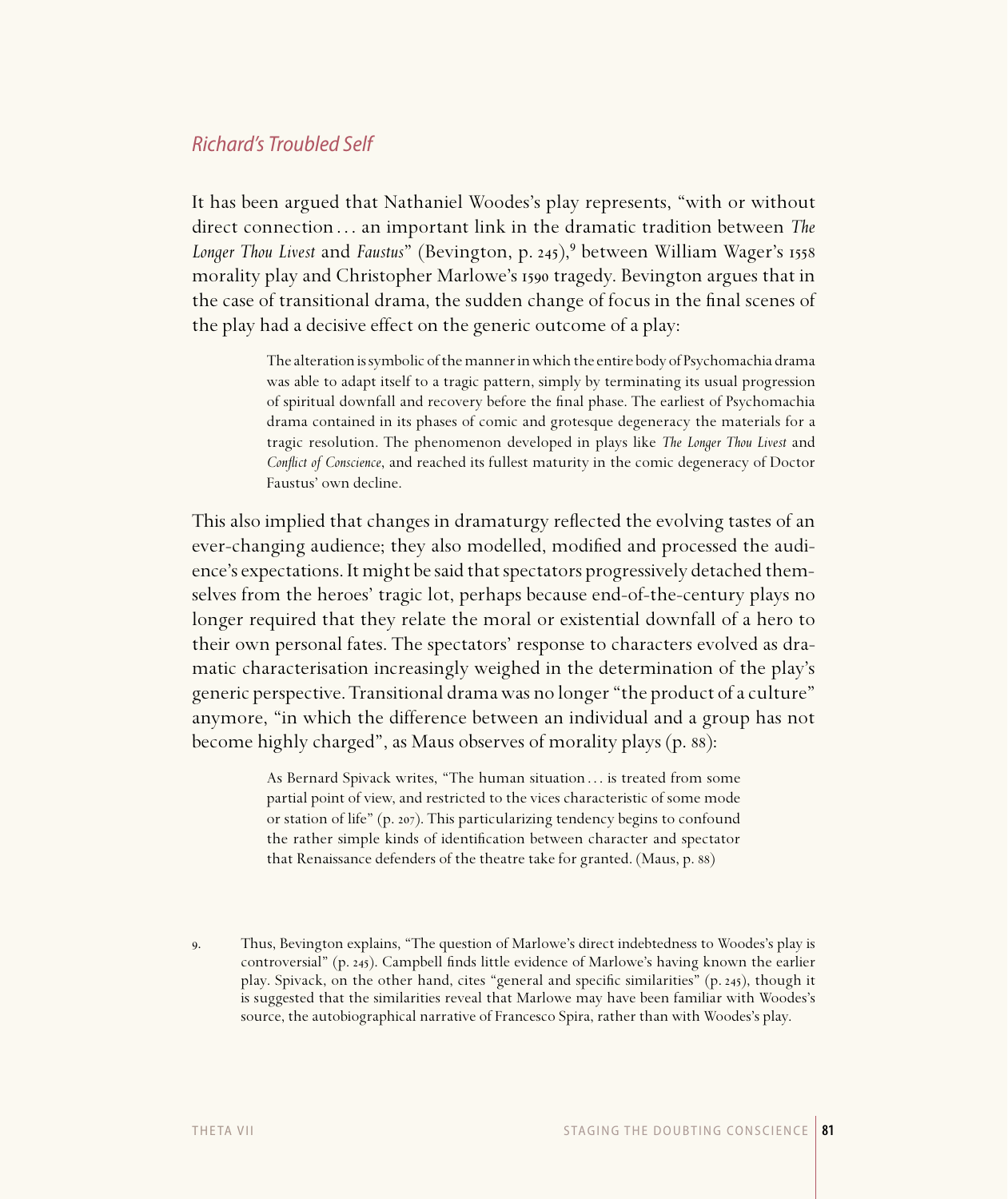In this final part, I would like to analyse Shakespeare's *King Richard III* (written two or three years after Marlowe's *Doctor Faustus*), and more specifically, Richard's monologue, in Act V, Scene iii—a scene where Richard awakens from a nightmare and struggles with his doubting conscience—in the light of Philolgus's own conflict of conscience. My aim will be to demonstrate that Shakespeare's history play partakes of this same tradition of "transitional drama", in which the moment of Recognition and the dramatic characterisation that ensues mark the decisive generic turning point in the play.

In Act V, Scene iii of *Richard III*, Richard awakens from a nightmare. Dramatic characterisation shifts when the protagonist addresses—and voices—his conscience for the first time. It has long been established that this scene found its sources in such pieces as Hall's account of the night before the Battle of Bosworth field in *The Union of the Two Noble... Families of Lancaster and York* (1548),<sup>10</sup> and the anonymous contemporary play, *The True Tragedy of Richard III*.<sup>11</sup> In *Hamlet in Purgatory*, Stephen Greenblatt argues that

> Conscience in Hall's account is not simply a psychological element; it is an objective moral function, designed to produce (or at least to offer the opportunity for) repentance and hence to enable one to make a good end or alter-

- . The passage reads as follows: "for it seemed to him being asleep that he saw diverse images like terrible devils pulled and haled him, not suffering him to take any quiet and rest. The which strange vision not so suddenly strake his heart with a sudden fear, but it stuffed his head and troubled his mind with many dreadful and busy Imaginations. For incontinent after, his heart being almost damped, he prognosticated before the doubtful chance of the battle to come, not using the alacrity and mirth of mind and of countenance as he was accustomed to before he came toward the battle. And lest that it might be suspected that he was abashed for fear of his enemies, and for that cause looked so piteously, he recited and declared to his familiar friends in the morning his wonderful vision and terrible dream." (Hall,  $3:29I$ )
- 

. *The True Tragedy of Richard III*, in Bullough, *Narrative and Dramatic Sources of Shakespeare*, : . Richard reveals that he has had some horrifying nightmares:

- The hell of life that hangs upon the Crown, The daily cares, the nightly dreams, The wretched crews, the reason of the foe, And horror of my bloody practise past, Strikes such a terror to my wounded conscience, That sleep I, wake I, or whatsoever I do, Methinks their ghosts come gaping for revenge, Whom I have slain in reaching for a Crown. Clarence complains, and crieth for revenge. My Nephews bloods, Revenge, revenge, doth cry. The headless Peers comes pressing for revenge.
- And every one cries, let the tyrant die.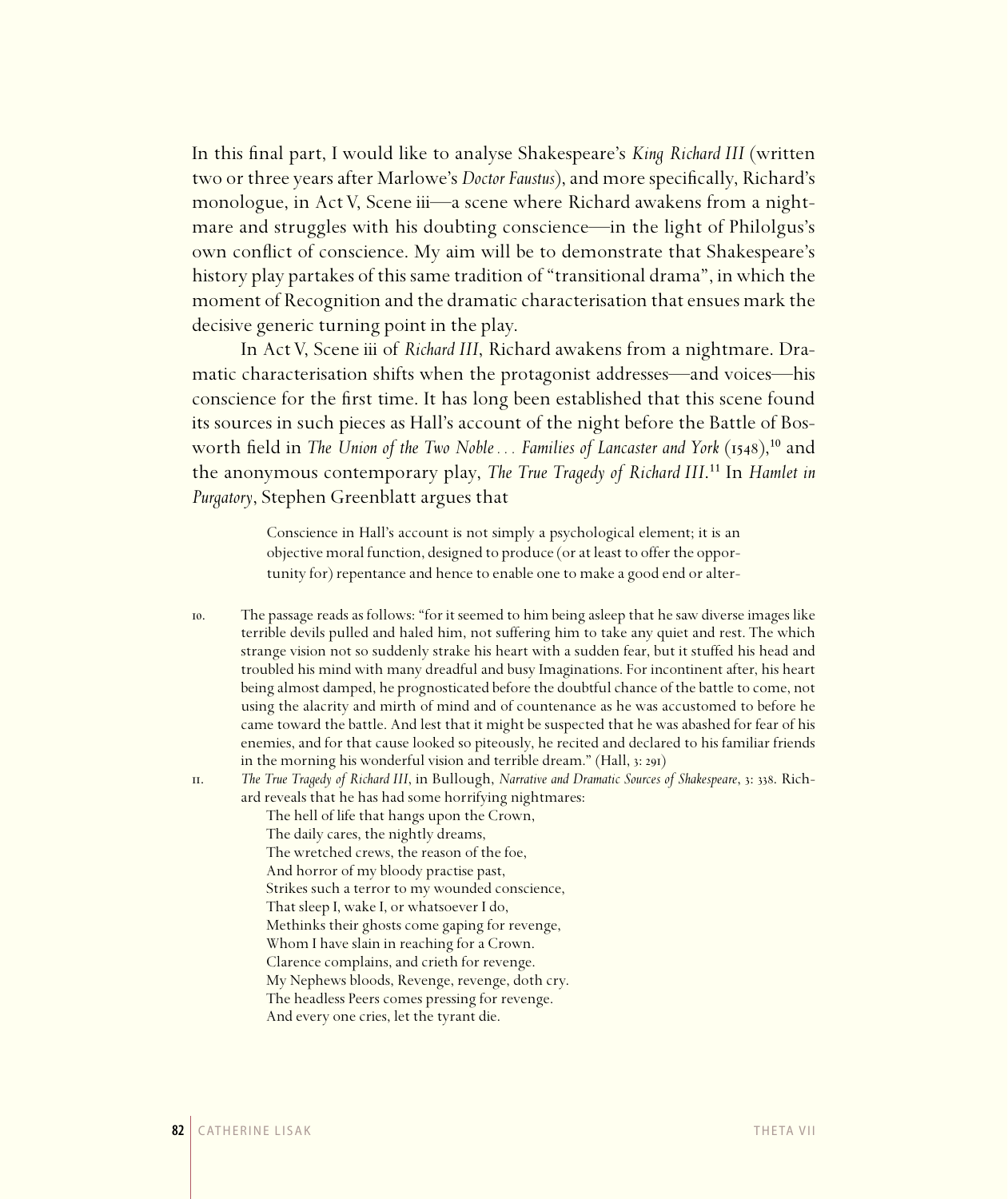natively to confirm one's own damnation. Shakespeare uses many of the same materials but shapes them to a different end.  $(p. 178)$ 

In fact, what drew late Elizabethan dramatists, and Shakespeare not least, towards the construction of complex characters, was that Conscience was "not simply" the reified allegorical abstraction encountered in earlier dramaturgy; it was being turned into a psychological element that constructed an impression of subjectivity, interiority and consciousness, which enabled agents to appear as individualised and naturalistic characters. When viewed from this angle, Shakespeare's scene comes much closer to Nathaniel Woodes's own staging of Conscience in the scene of Recognition (as a conflicting psychological element that constructs a character proper late in the play) than to Hall's mid-Tudor interpretation of conscience as some exterior force. Where Shakespeare also seems to join Woodes, and depart from Hall, is in the way Richard apparently "manages to harden his heart" (Greenblatt, *Hamlet in Purgatory*, p. 178), though his atheistic bravado (as is the case with Philologus) is, to the last, shot through with fear:

> Let not our babbling dreams affright our souls; Conscience is but a word that cowards use, Devis'd at first to keep the strong in awe. (V.iii.309-II)

If we examine Richard's monologue (V.iii.178) with Philologus's lines (IV.iv.1891-) in mind, the possible similarities and associations quickly draw us to the striking differences that reveal the originality of Shakespeare's writing and investigation into character construction. Both speeches are spoken at the moment of Recognition as both heroes turn to their conscience in self-pity and spiritual turmoil. In a self-reflexive, rhetorical question, Philologus picks up on what Conscience has reportedly warned him against. Indeed, a few lines back, Philologus declared: "In wretched state then, I should remaine:/Thus cryeth my conscience. . . ." The voice of conscience speaks through him so clearly that it would seem, for an instant, that both characters merge. Thus Philologus exclaims: "A wretched man, what shal I doo".

Tormented by the haunting voices of his dead victims, Richard is awoken to the wretchedness of his state. This awakening is the trigger to a speech in which Richard conjures up his conscience. Richard's rhetorical question leads to an interior dialogue with his conscience: "O coward conscience, how thou dost afflict me!" (V.iii.180). Both characters claim to be distressed and wracked by their conscience.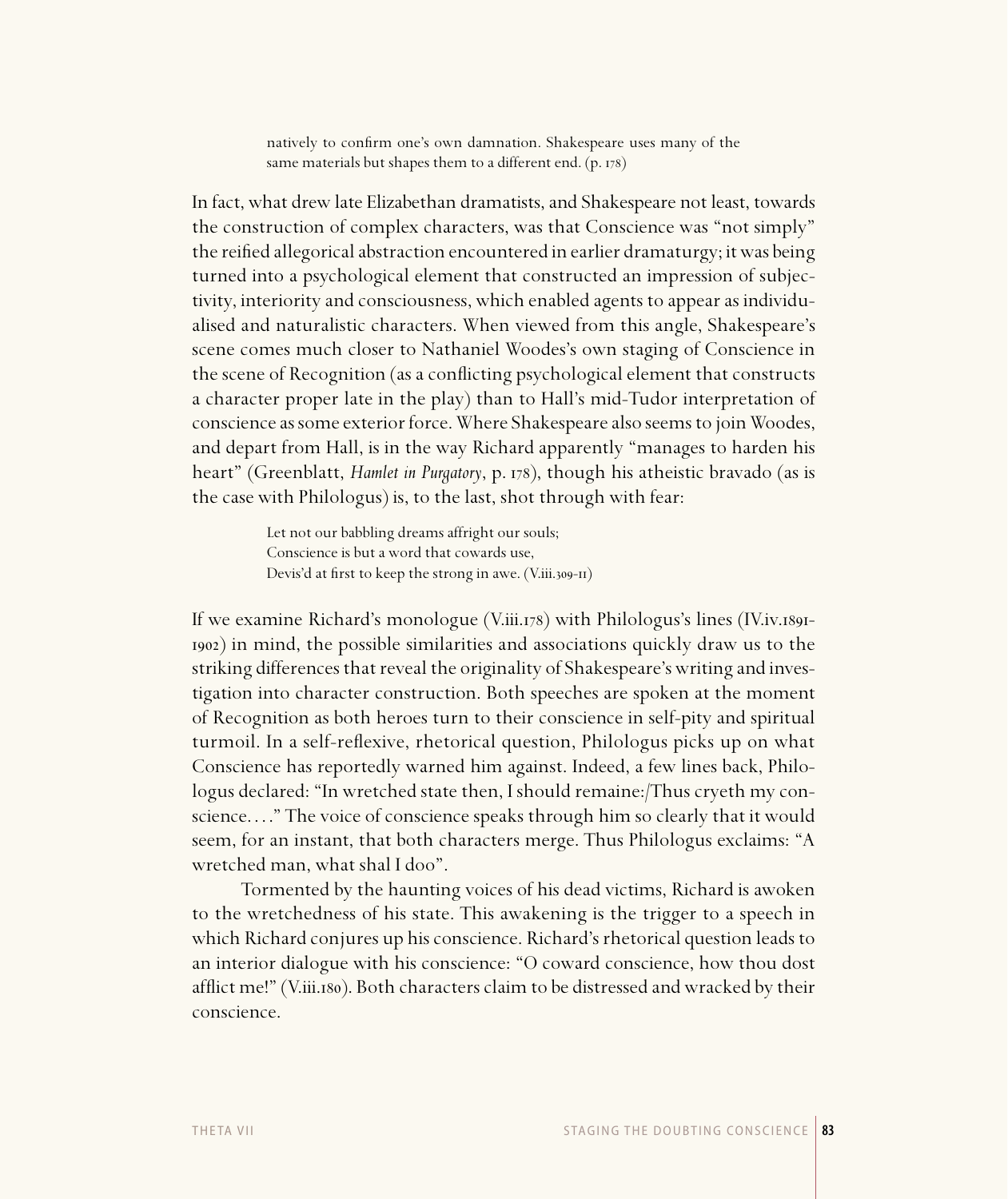Both speak their lines in an exclamatory and self-pitying mode, as they dramatically open themselves up to the audience with sharp awareness of their sufferance. But whereas Conscience speaks through Philologus in some singular, Other voice, Richard's voice of conscience does not merge imperceptibly with his own. On the contrary, it divides and breaks up: "My conscience hath a thousand several tongues . . . " (V.iii.194), shattering the character himself into fragments of many selves. If Philologus appears to be master of his fate because he believes he can ultimately choose to harbour or cast away his conscience, Richard's state of conscience commands Richard's fate and state of being as a character to the last.

For much of his speech, Philologus's sense of self filters through expressions of doubt, hesitation and fear, that are those of an awakening self-conscience. But as we witness Philologus deal summarily with his dilemma and just as quickly give up on his conscience, we also note how he twice addresses his "self" in the second person singular: "thy self". This reveals that his appropriation of the self is only partial, for it remains in his phrasing someone other. However close, the self stands as a false twin, with whom he is involved in sibling rivalry. This is fundamentally because Philologus chooses, undiscerningly, between his self and his conscience, as if they could be considered separately.

In contrast, Richard's self and conscience coalesce into the first person singular; fragmentation only underscores fusion, a state reinforced by the repetition of a same attribute—"Myself" or "I". Alternation only leads to misidentification, as the "I" of utterance is confused with the possessive pronoun "I". Thus, with fusion comes confusion: "Myself, myself confound", "I and I". Self-reflexivity is created through the impression of a subjective and self-inflicted vicious circle. Richard finally becomes aware that to impose any distinction is to be abused. To talk of one's self is but to misuse the very word and concept "self", as Elizabeth retorted to him in the previous act:

```
King Richard. Then by my self—
Elizabeth. Thy self is self-misus'd. (IV.iv.376-77)
```
In contrast with Philologus, Richard's state of doubting conscience is sustained throughout, and is all-consuming. Maus argues that "Everything Richard thought he had put outside himself keeps covertly returning", so that the character finds himself entangled in a relational mode. Indeed, because the character is unable to relinquish his conscience, inner conflict swells and drives him ever deeper into verbal and moral turmoil. Self-reflexivity and moral judgement, as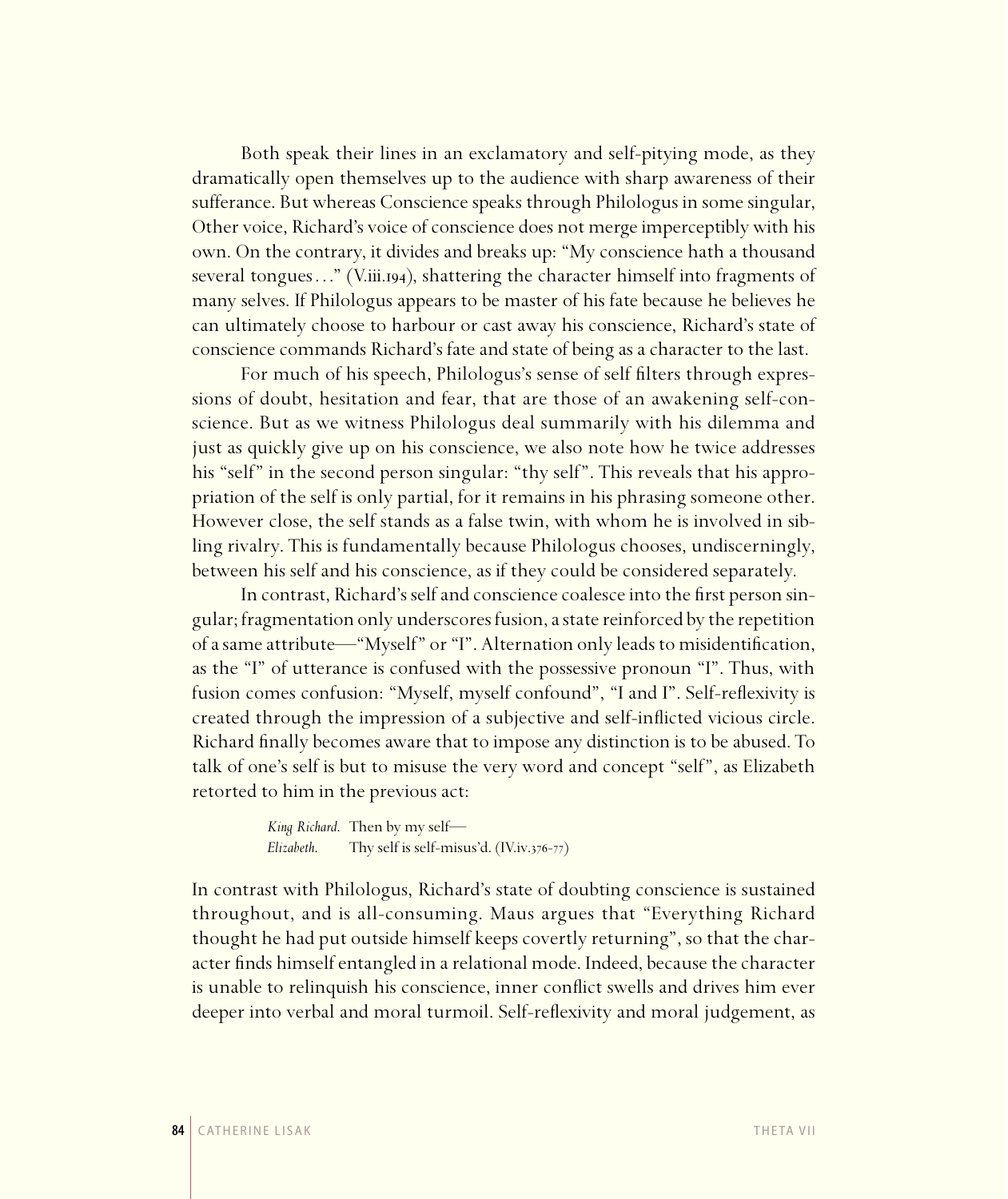the combined manifestations of conscience, are both at work in Richard here, relentlessly denying him all self-pity: "I myself/Find in myself no pity to myself". At this specific point in the play, he is quite unlike Philologus, who, having forsaken his conscience, seeks to comfort himself by himself—"And therfore pacyfy thy selfe, and doo not so torment,/Thy selfe"—however mistakenly, as he recognises this will be "in vaine". Unable to withstand internalisation, he chooses delusion and seeks a way out. No more than Richard will he find one.

By renouncing his conscience, Philologus becomes a vacuum that crosses the stage under the delusion of a sense of self and integrity he has in fact also relinquished. On the contrary, King Richard collapses inward, caves in, precisely because his gain of conscience, his new self-awareness, threatens to destroy the character and the part he had till now played. As Richard Hillman argues, the hero self-implodes under the effect of his own judgement, accusation, and lucidity. Paradoxically, the dynamics that constructed Philologus for an instant as a figure of mediation—critical study of the self—are precisely the same that deconstruct the character of Richard. By obsessively reverting to his self, he finally self-destructs:

> There is plenty of precedent, including the precursor soliloquy in *The True Tragedy*, for self-interrogation as a rhetorical technique, and even Wolfgang G. Müller, for whom this speech marks a thorough internalizing of inner conflict, hence a development beyond the quasi-allegorical method of the morality plays, perceives only dialectic: "Das Ich ('myself') erscheint als Subjekt und Ojekt, Verursacher und Opfer seiner Not [The I ('myself') appears as subject and object, originator and victim of its distress<sup>]</sup>" ([Müller, p.] 322). I suggest that there are more than two sides to the question here—that, in fact, the question keeps shifting its ground, so that the standard pattern of conscientious self-division is transformed into an intensely solipsistic circularity, a search for self premised on, and productive of, self-absence. (Hillman,  $p. 148)$

This comparative study has not sought to measure one play against the other. As Maguire teaches us, "if there is a difficulty with character study, it is that Shakespeare has set a standard by which other dramatists are measured and found wanting" (p. 9). In many respects, however, Richard's soliloquy reads as a response to the problem Philologus was putting to the audience concerning the construction of self on stage as Shakespeare as the issue to a same problematic is made to work in reverse.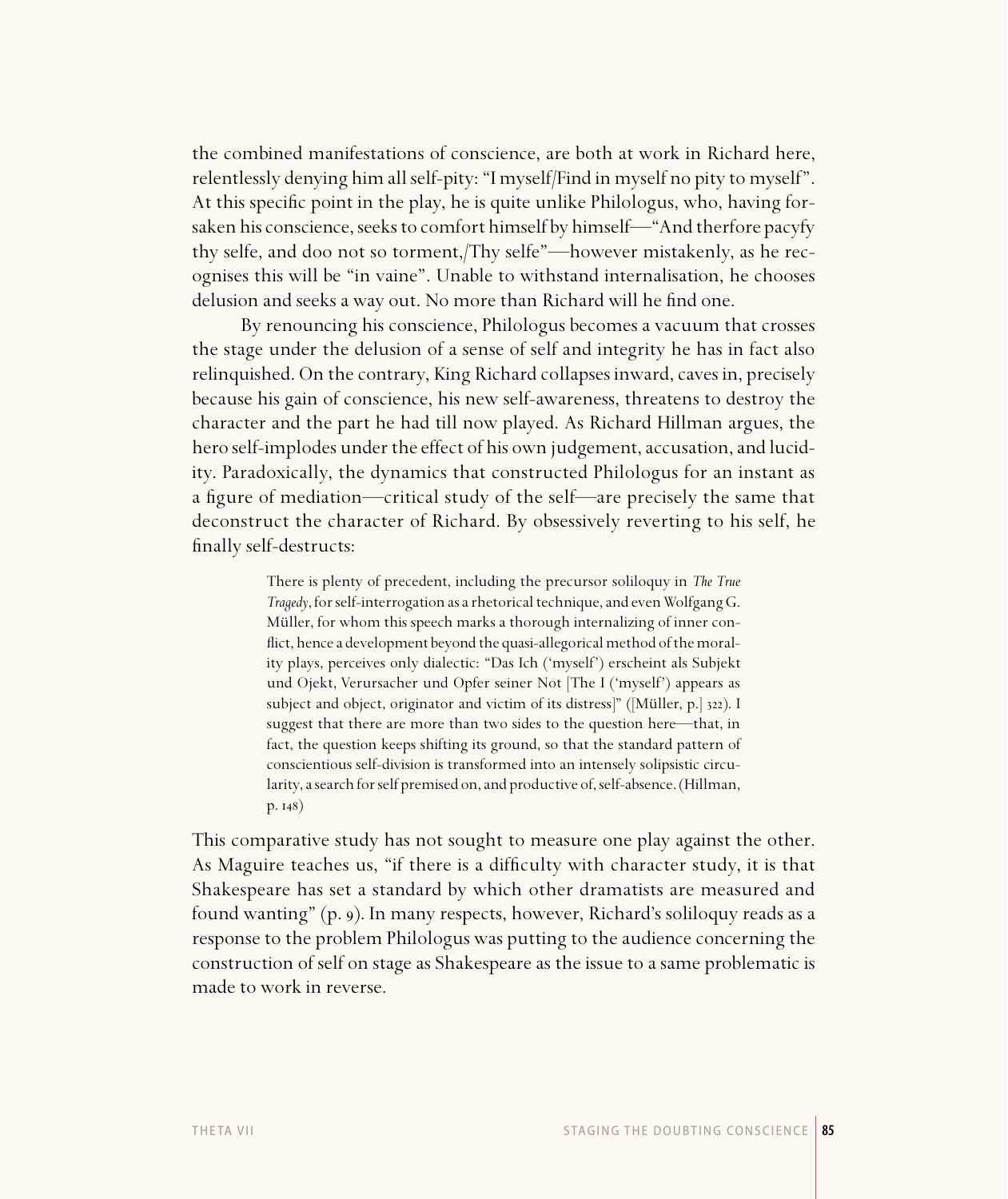These two opposing visions of self-conception suggest that the history of the subjective—and the construction of character—calls for either continuity (as Sinfield suggests), or else rupture (as encountered, in different ways, both in Woodes and in Shakespeare). Commenting on these two working fantasies of English Renaissance culture—continuity and rupture—Maus astutely comments: "These seem to be less contradictory notions, but again and again they are voiced together, so that they seem less self-canceling than symbiotically related or mutually constitutive" (p. 29). One might suggest that dramatic characterisation and subjectivity occur when the stage negotiates a shift inwards (whether dialectic or not) of vociferous humours and emblematic elements within an agent—a shift that may threaten at any time to implode, or explode, the vessel that discovers he alone holds them all together and justifies their presence.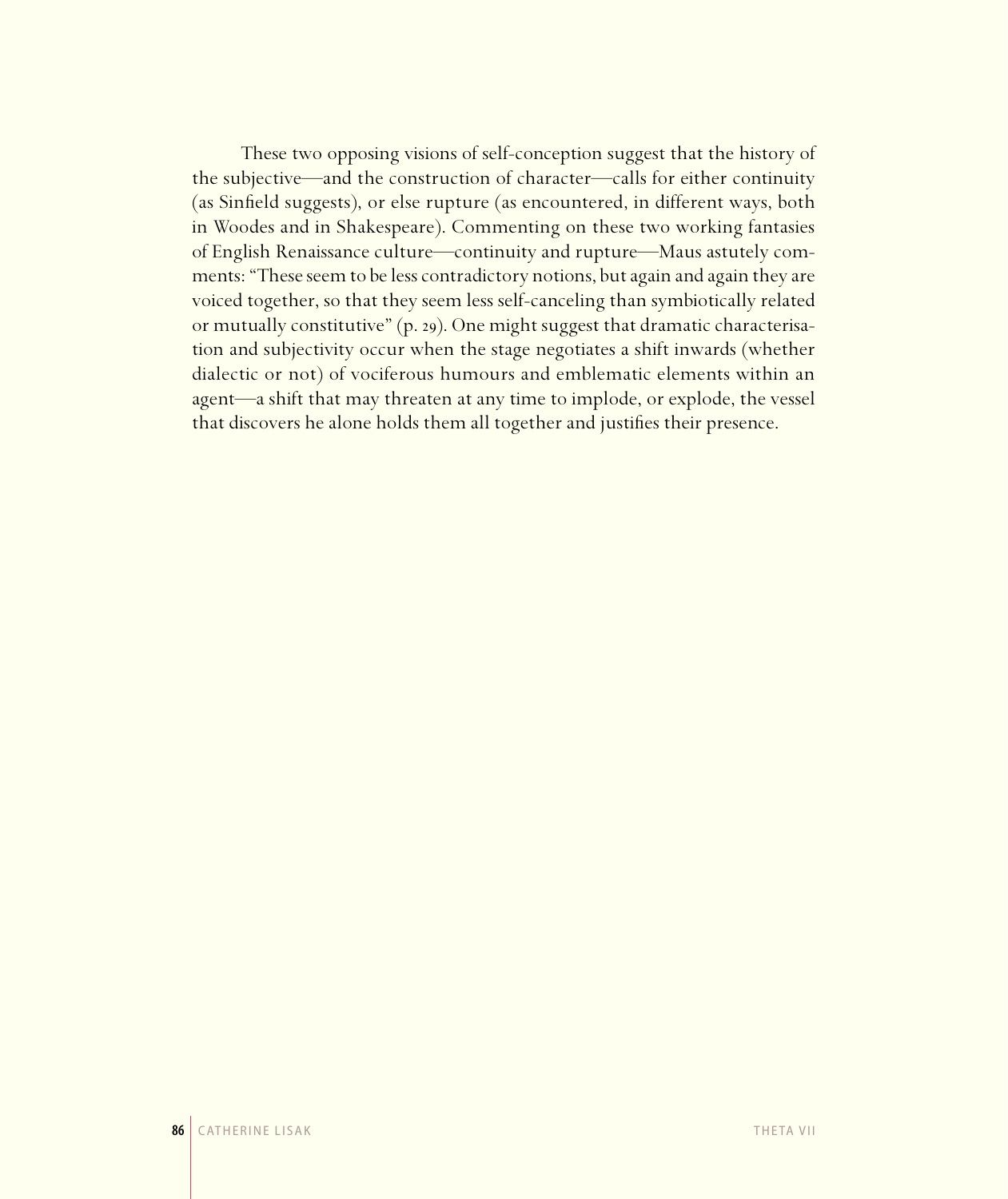# **Bibliography**

#### Primary Sources

- Aristotle. *Poetics*. Trans. W. Hamilton Fyfe. Rev. ed. Loeb Classical Library. Cambridge, MA: Harvard University Press, 1991.
- Hall, Edward. *The Union of the Two Noble Famelies of Lancastre and Yorke* (). *Narrative and Dramatic Sources of Shakespeare*. Ed. Geoffrey Bullough. 8 vols. London: Routledge and Kegan Paul, 1975. Vol.  $3$ .
- Ling, Nicholas. *Politeuphuia. Wits Common-Wealth, Newly corrected and augmented.* London: I. R., 1598.
- Perkins, William. *The workes of that famous and vvorthy minister of Christ in the Vniuersitie of Cambridge, Mr. William Perkins: the first[-third and last] volume, newly corrected according to his owne copies, with distinct chapters and contents of euery booke, and two tables of the whole: one, of the matter and questions, the other of choice places of Scripture.* 3 vols. London: John  $Legat, 1612-13.$
- Shakespeare, William. *King Richard III*. Ed. Anthony Hammond. The Arden Shakespeare. Third Series. London: Methuen, 1981.
- *The True Tragedy of Richard III*. *Narrative and Dramatic Sources of Shakespeare*. Ed. Geoffrey Bullough. 8 vols. London: Routledge and Kegan Paul, 1975. 3: 317-45.
- WOODES, Nathaniel. *The Conflict of Conscience* (1581). Ed. Herbert Davis and F. P. Wilson. London: Malone Society Reprints, 1952.

#### Secondary Sources

- BEVINGTON, David M. From Mankind to Marlowe: Growth of Structure in the *Popular Drama of Tudor England.* Cambridge, MA: Harvard University Press, 1968.
- BRADLEY, A. C. *Shakespearean Tragedy*. 1904; rpt. New York: Ballantine Books,  $1983$ .
- Campbell, Lily B. "*Doctor Faustus:* A Case of Conscience". *PMLA*  $(1952): 219-39.$